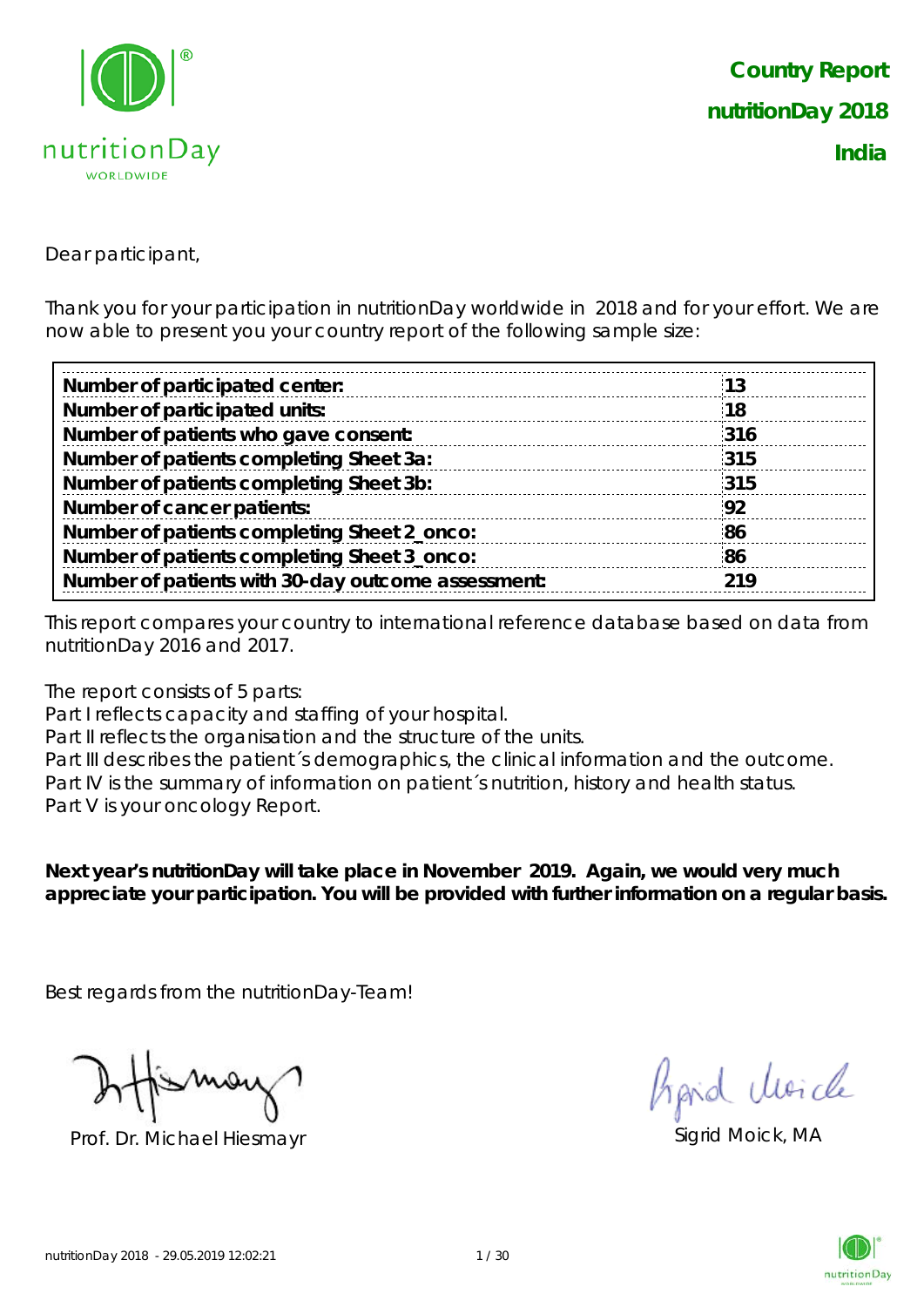## *I. Hospital capacity and staffing ("Hospital sheet")*

|                                                                                    | <b>YOUR RESULTS</b> | <b>REFERENCE RESULTS</b> |
|------------------------------------------------------------------------------------|---------------------|--------------------------|
| 1. Total number of beds in hospital                                                | 268 [198-425]       | 317 [188-615]            |
|                                                                                    |                     |                          |
| 2. Total number of admissions in the hospital last year                            | 13966 [5134-26500]  | 17520 [8982-34767]       |
|                                                                                    |                     |                          |
| 3. Total number of staff in the hospital                                           |                     |                          |
| <b>Total medical doctors</b>                                                       | 55 [30-158]         | 170 [78-396]             |
| Medical specialists                                                                | 33 [20-86]          | 117 [54-244]             |
| Medical non-specialists                                                            | 10 [10-42]          | 35 [11-82]               |
| <b>Nurses</b>                                                                      | 297 [158-623]       | 418 [195-800]            |
| <b>Dieticians</b>                                                                  | $8$ [2-11]          | $5[2-9]$                 |
| <b>Nutritionists</b>                                                               | $1[0-1]$            | $1[0-4]$                 |
| Pharmacists                                                                        | 26 [7-44]           | 7 [4-22]                 |
| Kitchen staff                                                                      | 56 [29-68]          | 30 [14-55]               |
|                                                                                    |                     |                          |
| <b>Full time equivalent</b>                                                        |                     |                          |
| <b>Total medical doctors</b>                                                       | 163 [122-196]       | 139 [60-368]             |
| <b>Medical specialists</b>                                                         | 90 [58-95]          | 98 [48-245]              |
| Medical non-specialists                                                            | 44 [43-44]          | 34 [11-87]               |
| <b>Nurses</b>                                                                      | 430 [412-815]       | 350 [187-778]            |
| <b>Dieticians</b>                                                                  | $8[8-9]$            | $4[2-8]$                 |
| <b>Nutritionists</b>                                                               | $0[0-0]$            | $1[0-3]$                 |
| Pharmacists                                                                        | 45 [44-73]          | $6[3-18]$                |
| Kitchen staff                                                                      | 60 [58-65]          | 27 [14-50]               |
|                                                                                    |                     |                          |
| 4. Does the hospital have a nutrition care strategy?                               | 8 (100%) Yes        | 351 (78.7%) Yes          |
|                                                                                    |                     |                          |
| 5. Which nutrition-related standards or routine activities exist in your hospital? |                     |                          |
| Nutrition training is available                                                    | 7 (87.5%) Yes       | 298 (66.8%) Yes          |
| Nutrition steering committee is available                                          | 5 (62.5%) Yes       | 280 (62.8%) Yes          |
| Quality indicators are recorded and reported to national<br>or regional level      | 5 (62.5%) Yes       | 193 (43.3%) Yes          |
| Quality indicators are used for internal benchmarking                              | 8 (100%) Yes        | 235 (52.7%) Yes          |
| Patient feedback about food and food service is collected<br>using a questionnaire | 7 (87.5%) Yes       | 337 (75.6%) Yes          |
| None                                                                               |                     | 19 (4.3%) Yes            |
| No answer given                                                                    |                     |                          |

## **6. Which codes are available /routinely used in your hospital for billing and reimbursement purposes?**

| <b>Codes available</b>     |               |                 |
|----------------------------|---------------|-----------------|
| <b>Nutrition Support</b>   | 7 (87.5%) Yes | 216 (48.4%) Yes |
| Oral nutrition supplements | 4 (50.0%) Yes | 165 (37.0%) Yes |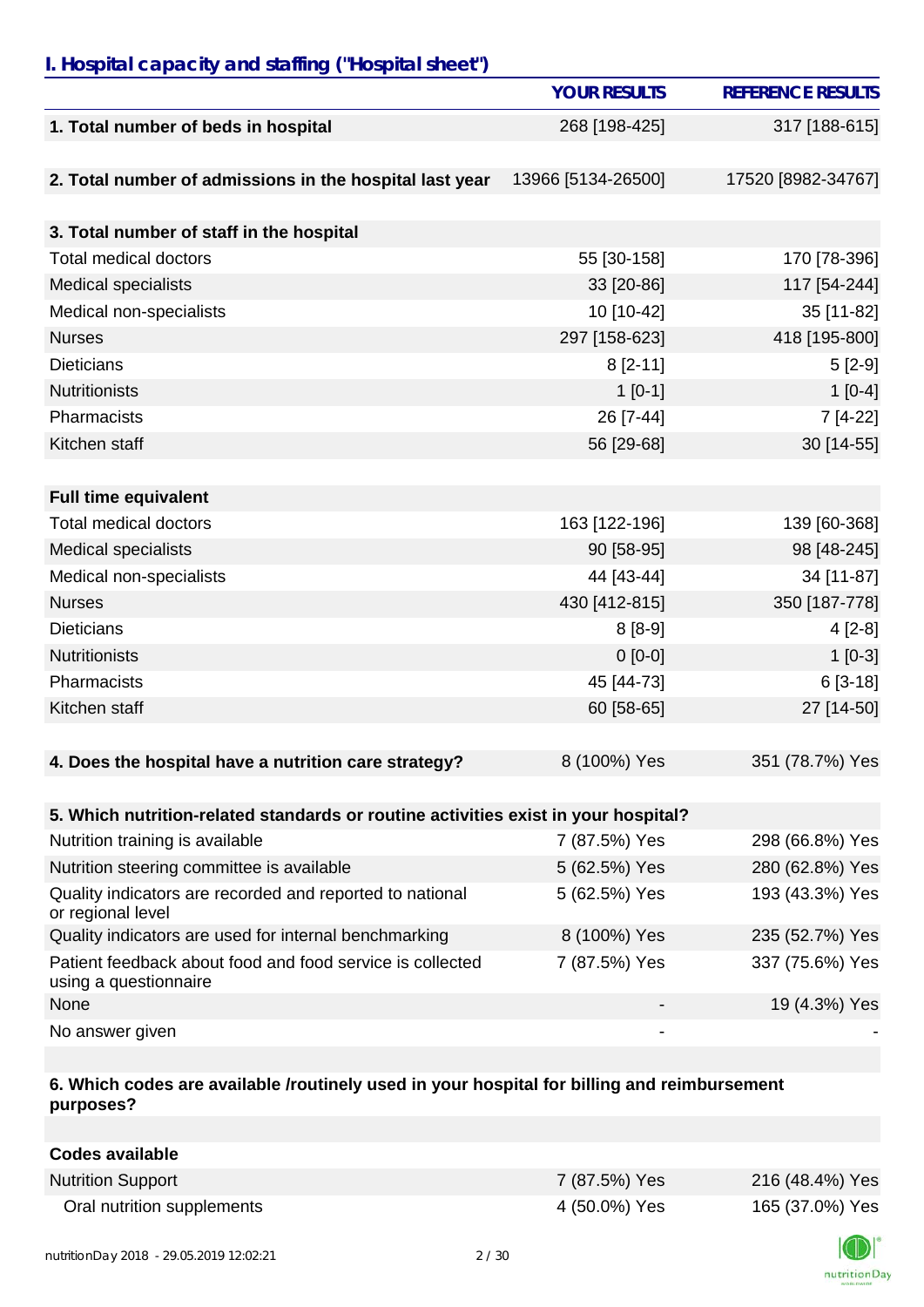| Parenteral nutrition                                      | 4 (50.0%) Yes | 255 (57.2%) Yes |
|-----------------------------------------------------------|---------------|-----------------|
| <b>Enteral nutrition</b>                                  | 4 (50.0%) Yes | 224 (50.2%) Yes |
| Dietary counseling                                        | 5 (62.5%) Yes | 166 (37.2%) Yes |
| Specific dietary interventions                            | 4 (50.0%) Yes | 119 (26.7%) Yes |
| Screening for malnutrition                                | 5 (62.5%) Yes | 119 (26.7%) Yes |
| Risk of malnutrition                                      | 2 (25.0%) Yes | 103 (23.1%) Yes |
| Malnutrition (in general)                                 | 2 (25.0%) Yes | 203 (45.5%) Yes |
| Severity of malnutrition (i.e. mild, moderate, severe)    | 3 (37.5%) Yes | 195 (43.7%) Yes |
| No information available from billing/finance/controlling | 1 (12.5%) Yes | 75 (16.8%) Yes  |
| No answer given                                           |               | 18 (4.0%)       |
|                                                           |               |                 |
| <b>Codes routinely used</b>                               |               |                 |
| <b>Nutrition Support</b>                                  | 7 (87.5%) Yes | 188 (42.2%) Yes |
| Oral nutrition supplements                                | 4 (50.0%) Yes | 143 (32.1%) Yes |
| Parenteral nutrition                                      | 4 (50.0%) Yes | 233 (52.2%) Yes |
| <b>Enteral nutrition</b>                                  | 4 (50.0%) Yes | 205 (46.0%) Yes |
| Dietary counseling                                        | 4 (50.0%) Yes | 140 (31.4%) Yes |
| Specific dietary interventions                            | 3 (37.5%) Yes | 105 (23.5%) Yes |
| Screening for malnutrition                                | 5 (62.5%) Yes | 95 (21.3%) Yes  |
| <b>Risk of malnutrition</b>                               | 2 (25.0%) Yes | 80 (17.9%) Yes  |
| Malnutrition (in general)                                 | 1 (12.5%) Yes | 176 (39.5%) Yes |
| Severity of malnutrition (i.e. mild, moderate, severe)    | 3 (37.5%) Yes | 169 (37.9%) Yes |
| No information available from billing/finance/controlling | 1 (12.5%) Yes | 81 (18.2%) Yes  |
| No answer given                                           |               | 29 (6.5%)       |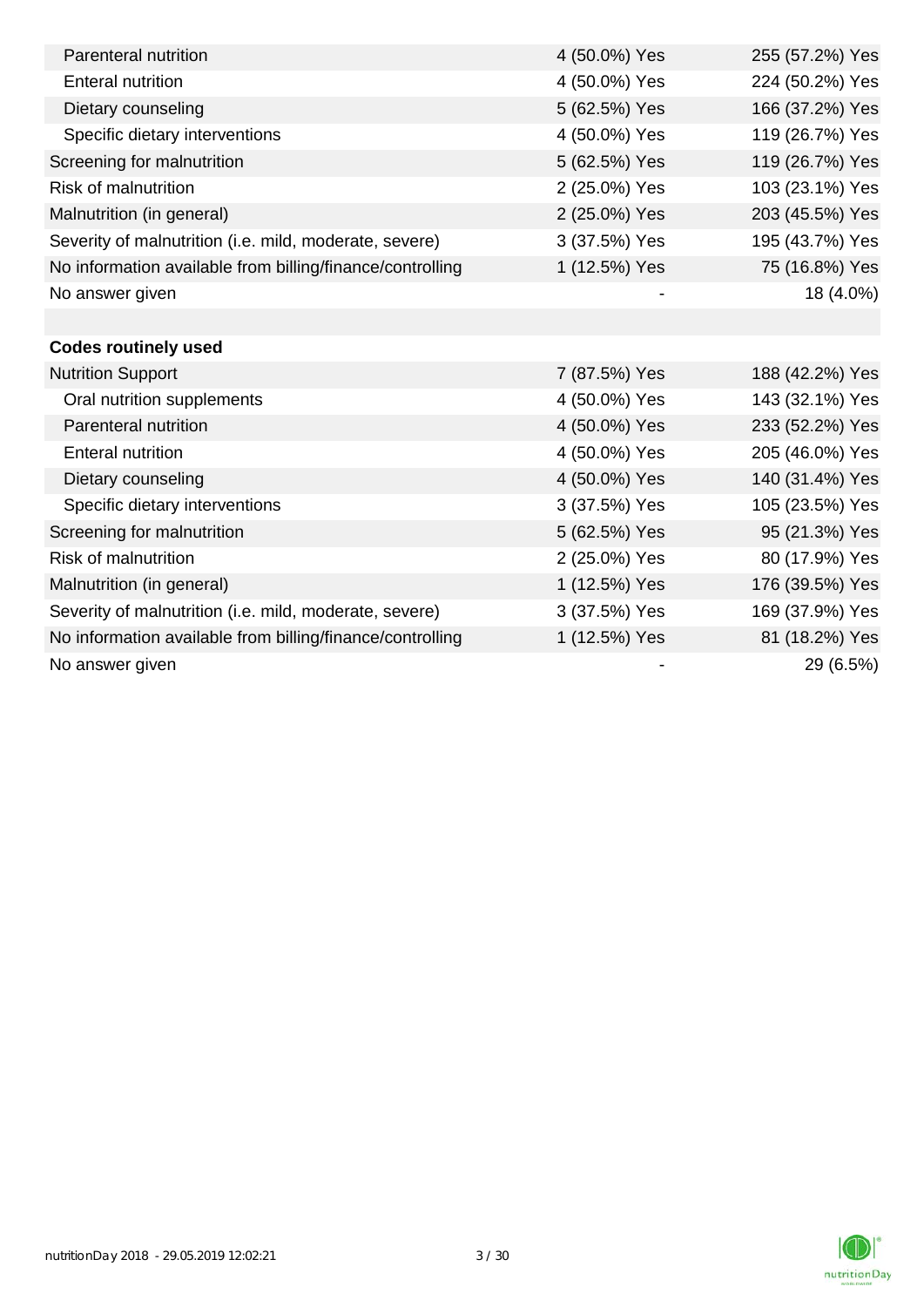# *II. Unit organisation and structures ("Sheet 1a/1b")*

|                                                                       | <b>YOUR RESULTS</b>          | <b>REFERENCE RESULTS</b> |
|-----------------------------------------------------------------------|------------------------------|--------------------------|
|                                                                       |                              |                          |
| Internal Medicine / General                                           | 5(27.8%)                     | 19.3%                    |
| Internal Medicine / Cardiology                                        | 1(5.6%)                      | 4.5%                     |
| Internal Medicine / Gastroenterology & hepatology                     |                              | 6.3%                     |
| Internal Medicine / Geriatrics                                        |                              | 7.9%                     |
| Internal Medicine / Infectious diseases                               |                              | 0.5%                     |
| Internal Medicine / Nephrology                                        |                              | 1.3%                     |
| Internal Medicine / Oncology (incl. radiotherapy)                     | 1(5.6%)                      | 7.2%                     |
| Interdisciplinary                                                     | $2(11.1\%)$                  | 3.3%                     |
| Long term care                                                        |                              | 2.0%                     |
| Neurology                                                             |                              | 3.6%                     |
| Surgery / General                                                     | $\qquad \qquad \blacksquare$ | 13.5%                    |
| Surgery/ Cardiac/Vascular/Thoracic                                    |                              | 2.1%                     |
| Surgery / Neurosurgery                                                |                              | 1.0%                     |
| Surgery / Orthopedic                                                  | 1(5.6%)                      | 4.2%                     |
| Trauma                                                                |                              | 1.4%                     |
| Ear Nose Throat (ENT)                                                 |                              | 1.8%                     |
| Gynecology / Obstetrics                                               | $\qquad \qquad \blacksquare$ | 1.6%                     |
| Pediatrics                                                            |                              | 1.3%                     |
| Psychiatry                                                            |                              | 0.9%                     |
| <b>Others</b>                                                         | 8 (44.4%)                    | 16.1%                    |
|                                                                       |                              |                          |
| 2. Number of registered inpatients at noon                            | 38 [22-48]                   | 24 [18-31]               |
|                                                                       |                              |                          |
| 3. Total bed capacity of the unit                                     | 75 [43-141]                  | 30 [24-38]               |
|                                                                       |                              |                          |
| 4. Number of each type of staff in the unit for TODAY's morning shift |                              |                          |
|                                                                       |                              |                          |
| <b>Fully trained</b>                                                  |                              |                          |
| <b>Medical doctors</b>                                                | 10 [6-35]                    | $3[2-7]$                 |
| <b>Nurses</b>                                                         | 15 [11-86]                   | $5[3-8]$                 |
| Nursing aides                                                         | $1[1-6]$                     | $2[1-3]$                 |
| <b>Dieticians</b>                                                     | $2[1-4]$                     | $1[0-1]$                 |
| <b>Nutritionists</b>                                                  | $1[0-1]$                     | $0 [0-1]$                |
| Administrative staff                                                  | $5[4-6]$                     | $1[0-1]$                 |
| Other staff involved in patient care                                  | $4[2-5]$                     | $1[0-2]$                 |
|                                                                       |                              |                          |
| In training                                                           |                              |                          |
| <b>Medical doctors</b>                                                | $0[0-3]$                     | $1[0-3]$                 |
| <b>Medical students</b>                                               | $0[0-0]$                     | $0[0-2]$                 |
| <b>Nurses</b>                                                         | $0[0-0]$                     | $1[0-3]$                 |

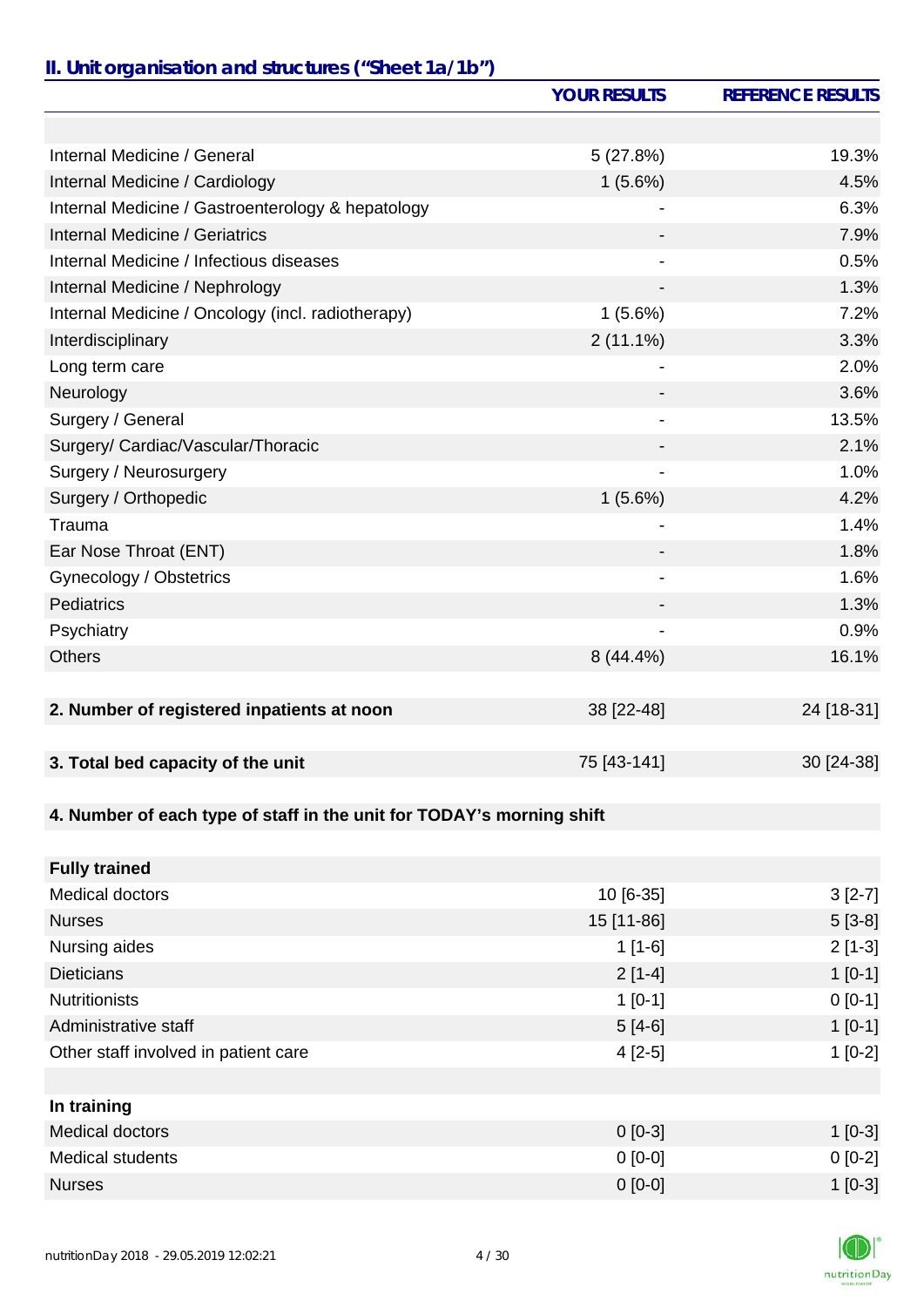| Nursing aides                                                                                       | $1$ [1-1]     | $0[0-0]$        |
|-----------------------------------------------------------------------------------------------------|---------------|-----------------|
| <b>Dieticians</b>                                                                                   | $0 [0-0]$     | $0[0-0]$        |
| <b>Nutritionists</b>                                                                                | $0[0-0]$      | $0[0-0]$        |
| Other staff involved in patient care                                                                | $0[0-0]$      | $0 [0-0]$       |
|                                                                                                     |               |                 |
| 5. Is there a nutrition support team in your hospital<br>available?                                 | 1Yes          | 705 (76.4%) Yes |
| 6. Does the unit have a nutrition care strategy?                                                    | 1Yes          | 678 (73.5%) Yes |
|                                                                                                     |               |                 |
| 7. Is there a person in your unit responsible for<br>nutrition care?                                | 1Yes          | 644 (69.8%) Yes |
| 8. Is there a dietician, nutritionist or dietetic assistant<br>available for your unit?             | 1Yes          | 831 (90.0%) Yes |
| 9. Is specific staff responsible for providing feeding<br>assistance to patients during meal times? | 7 (63.6%) Yes | 575 (62.3%) Yes |
| 10. How do you MAINLY screen/monitor patients for<br>malnutrition?                                  |               |                 |
| At admission                                                                                        |               |                 |
| No routine screening                                                                                |               | 85 (8.8%) Yes   |
| No fixed criteria                                                                                   |               | 14 (1.4%) Yes   |
| Experience / visual assessment only                                                                 |               | 77 (7.9%) Yes   |
| Weighing / BMI only                                                                                 | 2 (11.1%) Yes | 141 (14.5%) Yes |
| Nutritional Risk Screening (NRS) 2002                                                               | 5 (27.8%) Yes | 309 (31.9%) Yes |
| Malnutrition Universal Screening Tool (MUST)                                                        | 2 (11.1%) Yes | 59 (6.1%) Yes   |
| Malnutrition Screening tool (MST)                                                                   |               | 70 (7.2%) Yes   |
| <b>SNAQ</b>                                                                                         |               | 11 (1.1%) Yes   |
| Other formal tool                                                                                   | 2 (11.1%) Yes | 148 (15.3%) Yes |
| I do not know                                                                                       |               | 9 (0.93%) Yes   |
| Missing                                                                                             | 7 (38.9%)     | 47 (4.8%)       |
|                                                                                                     |               |                 |
| <b>During hospital stay</b>                                                                         |               |                 |
| No routine monitoring                                                                               |               | 88 (9.1%) Yes   |
| No fixed criteria                                                                                   |               | 77 (7.9%) Yes   |
| Experience / visual assessment only                                                                 |               | 174 (17.9%) Yes |
| Weighing / BMI only                                                                                 | 5 (27.8%) Yes | 313 (32.3%) Yes |
| Other formal tool                                                                                   | 6 (33.3%) Yes | 251 (25.9%) Yes |
| I do not know                                                                                       |               | 20 (2.1%) Yes   |
| Missing                                                                                             | 7 (38.9%)     | 47 (4.8%)       |
|                                                                                                     |               |                 |
| 11a. Do you routinely use guidelines or standards for<br>nutrition care?                            | 1Yes          | 724 (80.0%) Yes |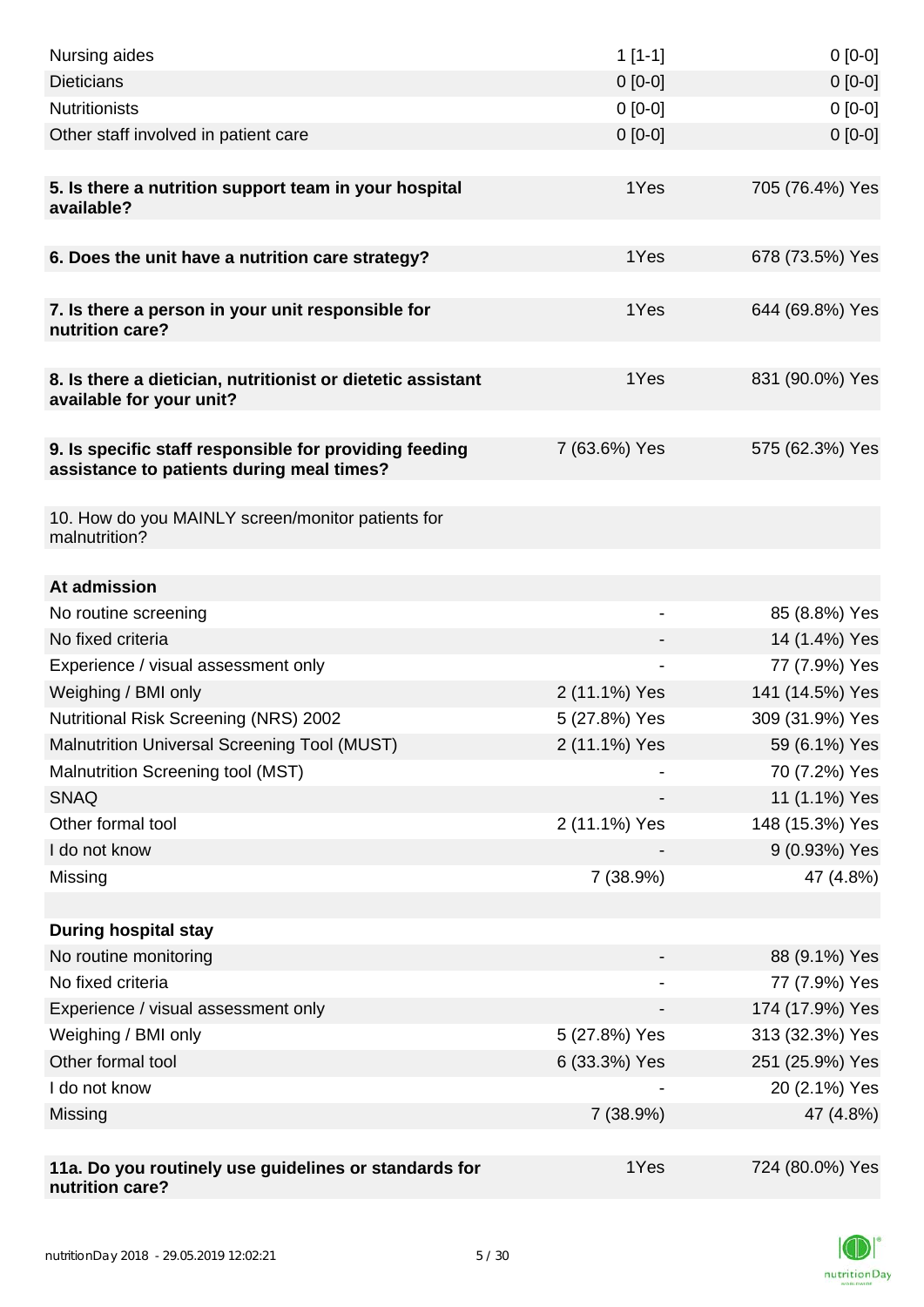| 11b. If yes, which one is mainly used?  |               |                 |
|-----------------------------------------|---------------|-----------------|
| International guidelines                | 11 (100%) Yes | 186 (25.7%) Yes |
| National guidelines                     |               | 105 (14.5%) Yes |
| Standards on hospital level             |               | 249 (34.4%) Yes |
| Standards on unit level                 |               | 51 (7.0%) Yes   |
| Individual patient nutrition care plans |               | 116 (16.0%) Yes |
| Other                                   |               | 7 (0.97%) Yes   |
| Missing                                 |               | $10(1.4\%)$     |
|                                         |               |                 |

# **12. What is routinely done in your unit for given patient groups?**

| At risk                                                    |                |                 |
|------------------------------------------------------------|----------------|-----------------|
| Watchful waiting                                           | 1 (5.6%) Yes   | 281 (29.0%) Yes |
| Discuss nutrition care activities during ward rounds       |                | 430 (44.3%) Yes |
| Develop an individual nutrition care plan                  |                | 509 (52.5%) Yes |
| Initiate treatment / nutrition intervention                | 2 (11.1%) Yes  | 582 (60.0%) Yes |
| Consult a nutrition expert (dietician, nutritionist, etc.) | 1 (5.6%) Yes   | 592 (61.0%) Yes |
| Consult a medical professional                             |                | 383 (39.5%) Yes |
| Calculate energy requirements                              |                | 479 (49.4%) Yes |
| Calculate protein requirements                             |                | 466 (48.0%) Yes |
|                                                            |                |                 |
| <b>Malnourished</b>                                        |                |                 |
| Watchful waiting                                           |                | 196 (20.2%) Yes |
| Discuss nutrition care activities during ward rounds       |                | 462 (47.6%) Yes |
| Develop an individual nutrition care plan                  |                | 541 (55.8%) Yes |
| Initiate treatment / nutrition intervention                | 1 (5.6%) Yes   | 624 (64.3%) Yes |
| Consult a nutrition expert (dietician, nutritionist, etc.) | 1 (5.6%) Yes   | 581 (59.9%) Yes |
| Consult a medical professional                             |                | 411 (42.4%) Yes |
| Calculate energy requirements                              |                | 537 (55.4%) Yes |
| Calculate protein requirements                             |                | 522 (53.8%) Yes |
|                                                            |                |                 |
| <b>Every patient</b>                                       |                |                 |
| Watchful waiting                                           | 8 (44.4%) Yes  | 483 (49.8%) Yes |
| Discuss nutrition care activities during ward rounds       | 11 (61.1%) Yes | 258 (26.6%) Yes |
| Develop an individual nutrition care plan                  | 11 (61.1%) Yes | 184 (19.0%) Yes |
| Initiate treatment / nutrition intervention                | 9 (50.0%) Yes  | 135 (13.9%) Yes |
| Consult a nutrition expert (dietician, nutritionist, etc.) | 10 (55.6%) Yes | 185 (19.1%) Yes |
| Consult a medical professional                             | 11 (61.1%) Yes | 209 (21.5%) Yes |
| Calculate energy requirements                              | 11 (61.1%) Yes | 123 (12.7%) Yes |
| Calculate protein requirements                             | 11 (61.1%) Yes | 113 (11.6%) Yes |
|                                                            |                |                 |
| <b>Never</b>                                               |                |                 |
| Watchful waiting                                           |                | 76 (7.8%) Yes   |
| Discuss nutrition care activities during ward rounds       |                | 62 (6.4%) Yes   |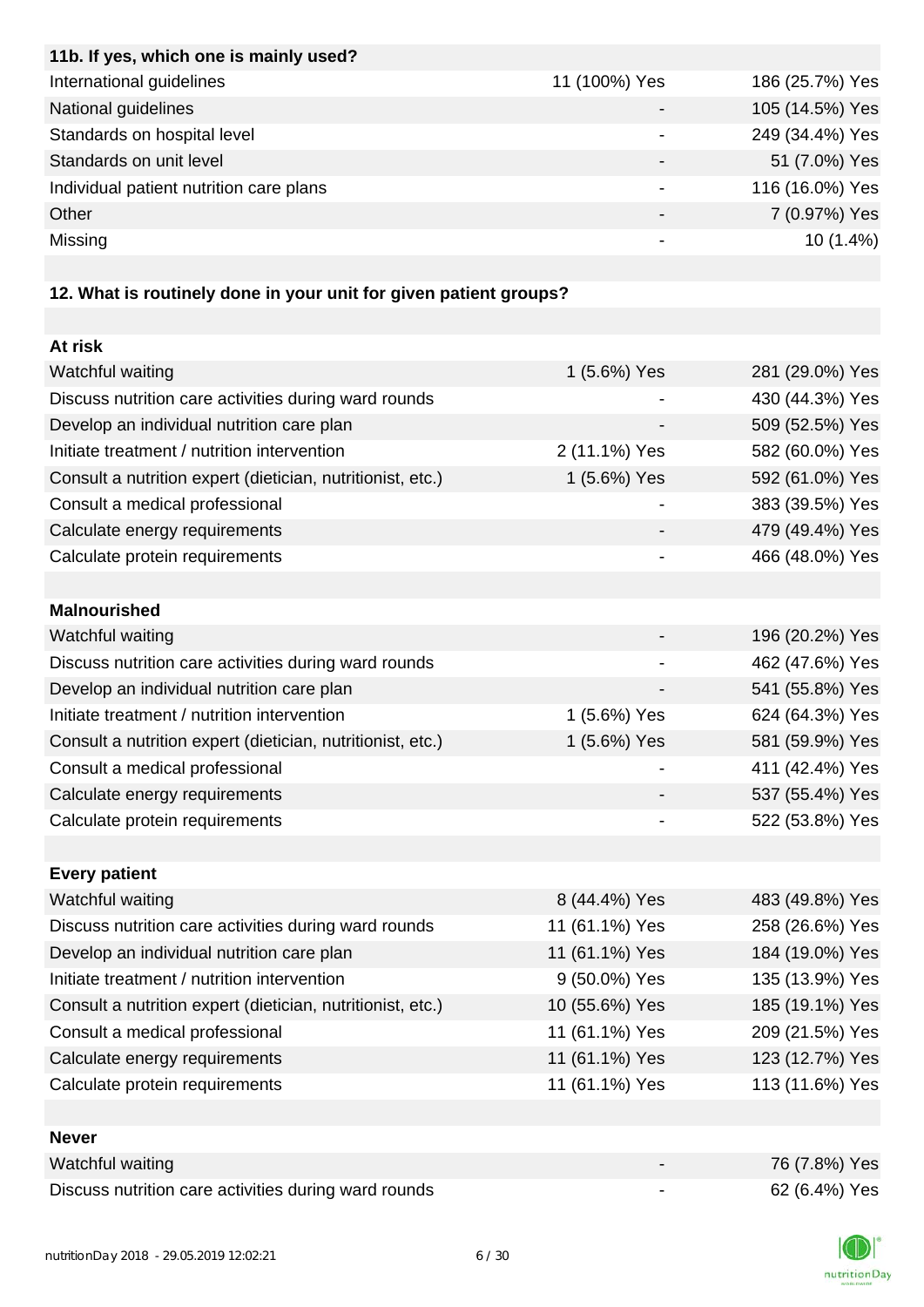| Develop an individual nutrition care plan                          |                          | 50 (5.2%) Yes   |
|--------------------------------------------------------------------|--------------------------|-----------------|
| Initiate treatment / nutrition intervention                        |                          | 13 (1.3%) Yes   |
| Consult a nutrition expert (dietician, nutritionist, etc.)         |                          | 16 (1.6%) Yes   |
| Consult a medical professional                                     | -                        | 106 (10.9%) Yes |
| Calculate energy requirements                                      | -                        | 103 (10.6%) Yes |
| Calculate protein requirements                                     |                          | 124 (12.8%) Yes |
|                                                                    |                          |                 |
| I do not know                                                      |                          |                 |
| Watchful waiting                                                   | 2 (11.1%) Yes            | 51 (5.3%) Yes   |
| Discuss nutrition care activities during ward rounds               | -                        | 40 (4.1%) Yes   |
| Develop an individual nutrition care plan                          |                          | 22 (2.3%) Yes   |
| Initiate treatment / nutrition intervention                        | -                        | 22 (2.3%) Yes   |
| Consult a nutrition expert (dietician, nutritionist, etc.)         |                          | 18 (1.9%) Yes   |
| Consult a medical professional                                     |                          | 51 (5.3%) Yes   |
| Calculate energy requirements                                      | -                        | 40 (4.1%) Yes   |
| Calculate protein requirements                                     | -                        | 42 (4.3%) Yes   |
|                                                                    |                          |                 |
| 13. When do you routinely weigh your patients?                     |                          |                 |
| at admission                                                       | 11 (61.1%) Yes           | 625 (64.4%) Yes |
| Within 24 hours                                                    |                          | 142 (14.6%) Yes |
| Within 48 hours                                                    |                          | 54 (5.6%) Yes   |
| Within 72 hours                                                    | $\overline{\phantom{a}}$ | 27 (2.8%) Yes   |
| Every week                                                         | 4 (22.2%) Yes            | 393 (40.5%) Yes |
| Occasionally                                                       | 1 (5.6%) Yes             | 109 (11.2%) Yes |
| When requested                                                     | 6 (33.3%) Yes            | 483 (49.8%) Yes |
| At discharge                                                       | 4 (22.2%) Yes            | 52 (5.4%) Yes   |
| Never                                                              |                          | 13 (1.3%) Yes   |
| I do not know                                                      |                          | 4 (0.41%) Yes   |
| No answer given                                                    | 10 (41.7%)               | 50 (5.2%)       |
|                                                                    |                          |                 |
| 14. What do you do to support adequate food intake of patients?    |                          |                 |
| Offer additional meals or in between snacks                        | 9 (50.0%) Yes            | 730 (75.3%) Yes |
| Offer meal choices                                                 | 10 (55.6%) Yes           | 711 (73.3%) Yes |
| Offer different portion sizes                                      | 11 (61.1%) Yes           | 635 (65.5%) Yes |
| Consider food presentation                                         | 11 (61.1%) Yes           | 356 (36.7%) Yes |
| Change food texture/consistency as needed                          | 11 (61.1%) Yes           | 797 (82.2%) Yes |
| Consider patient problems with eating and drinking                 | 11 (61.1%) Yes           | 793 (81.8%) Yes |
| Ensure that mealtimes are undisturbed/protected<br>mealtime policy | 4 (22.2%) Yes            | 218 (22.5%) Yes |
| Promote positive eating environment                                | 5 (27.8%) Yes            | 281 (29.0%) Yes |
| Consider cultural/religious preferences                            | 11 (61.1%) Yes           | 559 (57.6%) Yes |
| Consider patient allergies / intolerances                          | 11 (61.1%) Yes           | 650 (67.0%) Yes |
| Other                                                              | 2 (11.1%) Yes            | 74 (7.6%) Yes   |
| I do not know                                                      |                          | 19 (2.0%) Yes   |
| No answer given                                                    | 7 (38.9%)                | 48 (4.9%)       |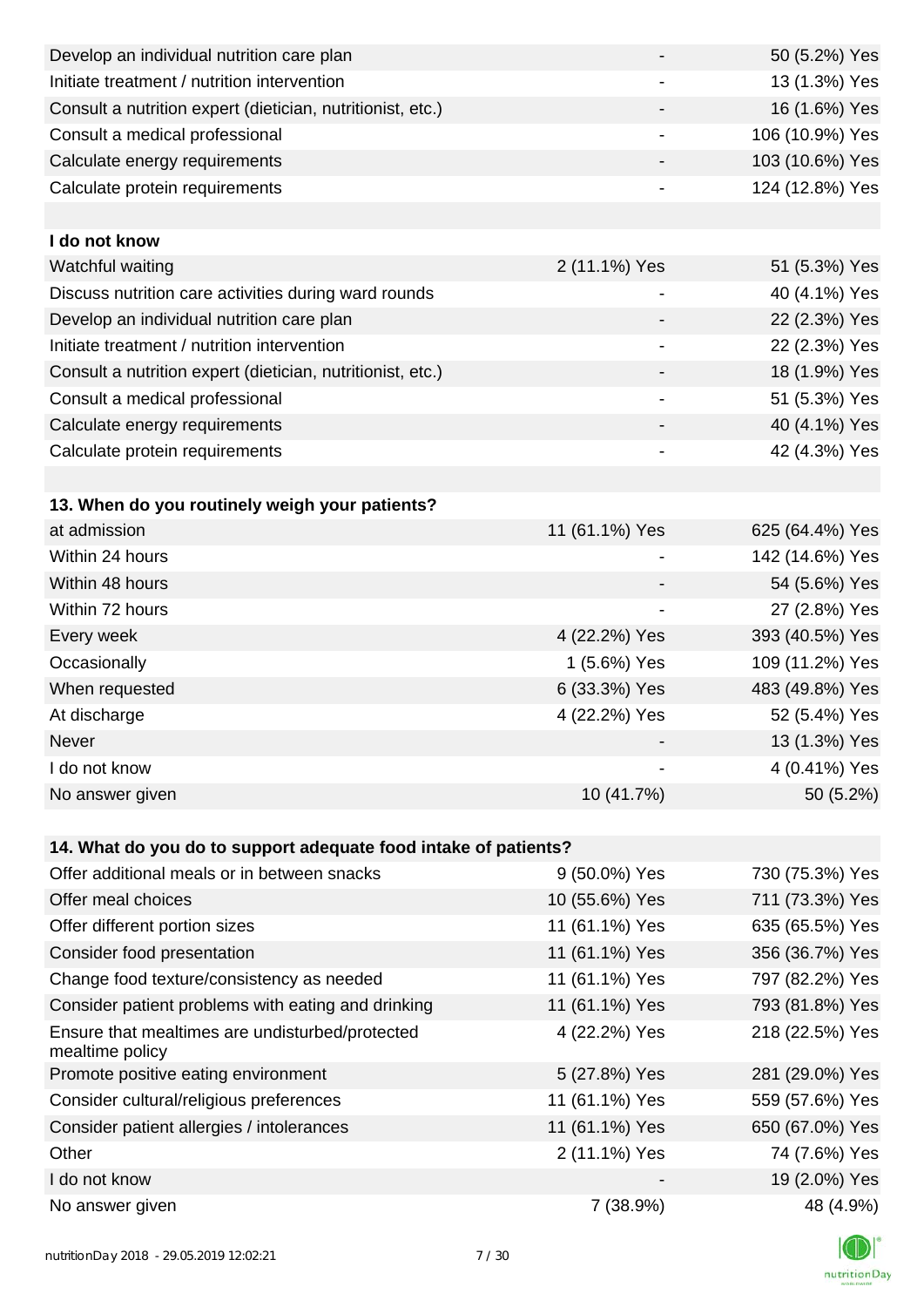| 15. Which nutrition-related standards or routine activities exist in your unit?     |                |                 |
|-------------------------------------------------------------------------------------|----------------|-----------------|
| Nutrition training is available                                                     | 10 (55.6%) Yes | 558 (57.5%) Yes |
| Reporting of nutrition related information to hospital<br>managers                  | 11 (61.1%) Yes | 408 (42.1%) Yes |
| Quality indicators are recorded and reported to national<br>or regional level       | 8 (44.4%) Yes  | 302 (31.1%) Yes |
| Quality indicators are used for internal benchmarking                               | 9 (50.0%) Yes  | 358 (36.9%) Yes |
| Patient feedback about food and food service is collected<br>using a questionnaire  | 11 (61.1%) Yes | 625 (64.4%) Yes |
| None                                                                                |                | 32 (3.3%) Yes   |
| I do not know                                                                       |                | 38 (3.9%) Yes   |
| No answer given                                                                     | 7 (38.9%)      | 68 (7.0%)       |
|                                                                                     |                |                 |
| 16. At admission what is asked and documented?                                      |                |                 |
| Change in weight                                                                    | 11 (61.1%) Yes | 775 (79.9%) Yes |
| Eating habits/difficulties                                                          | 11 (61.1%) Yes | 746 (76.9%) Yes |
| Nutrition before admission                                                          | 11 (61.1%) Yes | 592 (61.0%) Yes |
| None                                                                                |                | 15 (1.5%) Yes   |
| I do not know                                                                       |                | 20 (2.1%) Yes   |
| No answer given                                                                     | 7 (38.9%)      | 70 (7.2%)       |
|                                                                                     |                |                 |
| 17. On what forms is there a specific part about eating, nutrition or malnutrition? |                |                 |
|                                                                                     |                |                 |
| a. Patient Record has a section for                                                 |                |                 |
| indicating if the patient is malnourished or at risk of<br>malnutrition             | 11 (61.1%) Yes | 708 (73.0%) Yes |
| nutrition treatment                                                                 | 10 (55.6%) Yes | 582 (60.0%) Yes |
| None                                                                                |                | 54 (5.6%) Yes   |
| I do not know                                                                       |                | 26 (2.7%) Yes   |
|                                                                                     |                |                 |
| b. Discharge Letter                                                                 |                |                 |
| summarizes nutrition treatment received during stay                                 | 4 (22.2%) Yes  | 407 (42.0%) Yes |
| makes future nutrition-related recommendations                                      | 11 (61.1%) Yes | 572 (59.0%) Yes |
| None                                                                                |                | 110 (11.3%) Yes |
| I do not know                                                                       |                | 69 (7.1%) Yes   |
|                                                                                     |                |                 |

#### **18. Do you provide brochures about malnutrition to at risk/malnourished patients?** 6 (54.5%) Yes 356 (44.8%) Yes

| 19. Who filled in this sheet? |                |                 |
|-------------------------------|----------------|-----------------|
| Head staff                    | 1 (5.6%) Yes   | 281 (29.0%) Yes |
| Dietician                     | 11 (61.1%) Yes | 517 (53.3%) Yes |
| <b>Nurse</b>                  |                | 279 (28.8%) Yes |
| Physician                     |                | 128 (13.2%) Yes |
| Administrative staff          | 1 (5.6%) Yes   | 8 (0.82%) Yes   |

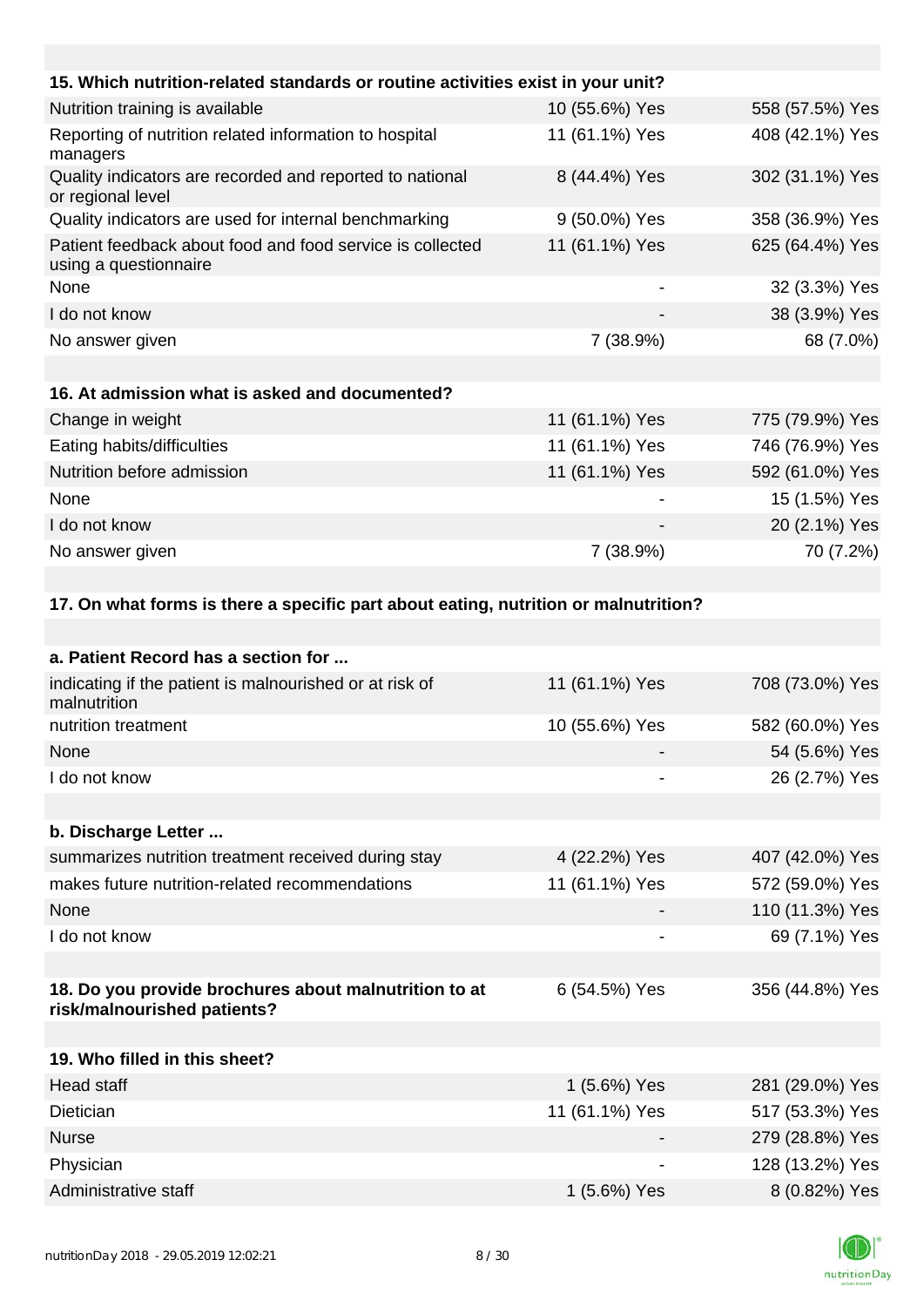| Other         | 1 (5.6%) Yes             | 39 (4.0%) Yes |
|---------------|--------------------------|---------------|
| None          | $\sim$                   |               |
| I do not know | $\overline{\phantom{0}}$ | 7 (0.72%) Yes |

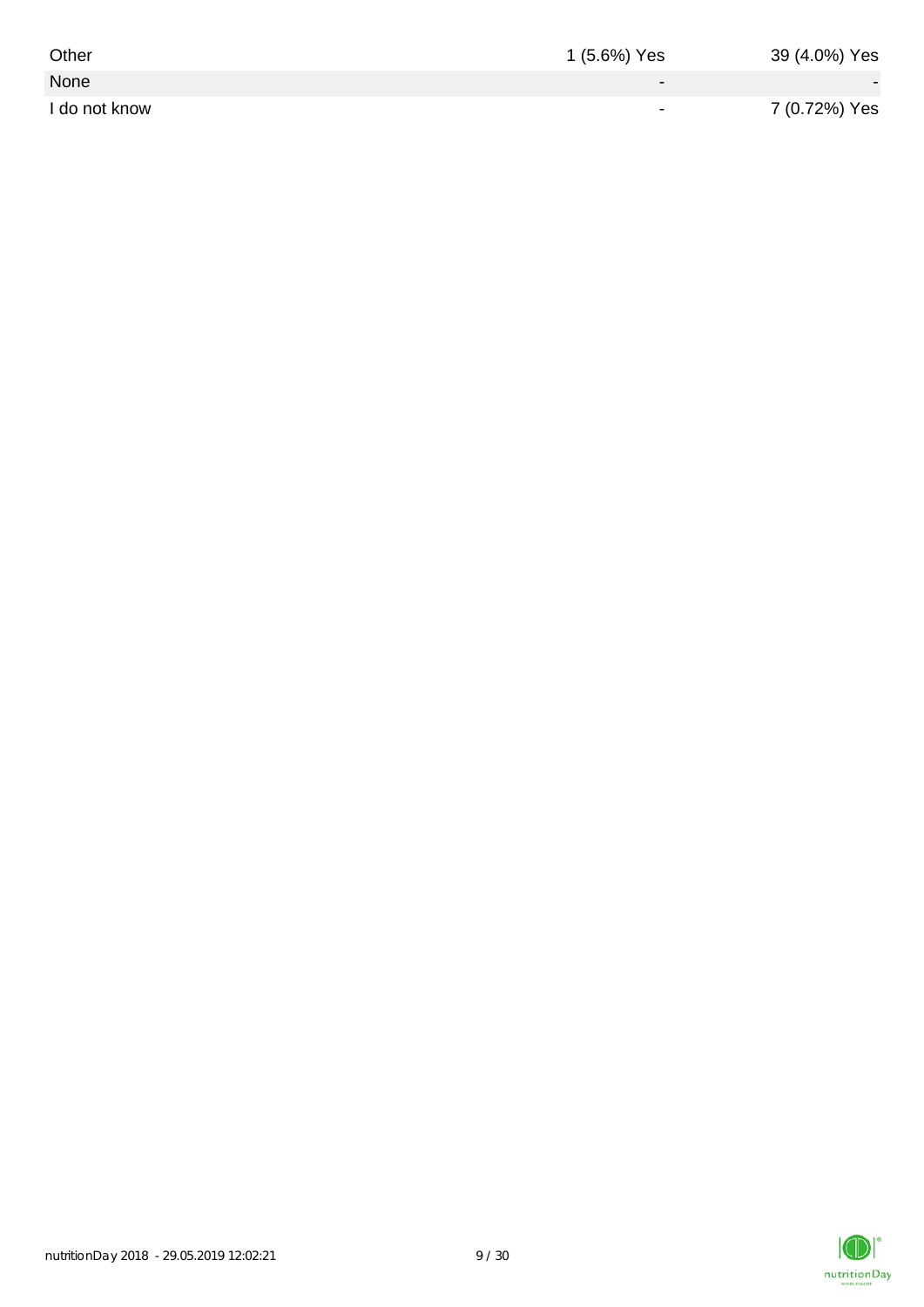|                                                                                         | <b>YOUR RESULTS</b> | <b>REFERENCE RESULTS</b> |
|-----------------------------------------------------------------------------------------|---------------------|--------------------------|
|                                                                                         |                     |                          |
| Total                                                                                   | 316                 | 17827                    |
| Age                                                                                     | 54 [43-65]          | 67 [53-78]               |
| Female                                                                                  | 140 (44.3%)         | 8951 (50.2%)             |
| Weight                                                                                  | $66.5 \pm 16.6$     | $70.1 \pm 19.2$          |
| Height                                                                                  | $162 + 9$           | $165 + 10$               |
| <b>BMI</b>                                                                              | $25.0 + 4.9$        | $25.5 \pm 6.0$           |
| 1. This hospital admission was                                                          |                     |                          |
| planned                                                                                 | 164 (51.9%)         | 6798 (38.1%)             |
| an emergency                                                                            | 148 (46.8%)         | 9562 (53.6%)             |
| I do not know                                                                           | 4(1.3%)             | 1467 (8.2%)              |
| No answer given                                                                         |                     |                          |
|                                                                                         |                     |                          |
| 2a. Diagnosis at admission                                                              |                     |                          |
| 0100 Infectious and parasitic diseases                                                  | 42 (13.3%)          | 1555 (8.7%)              |
| 0200 Neoplasms                                                                          | 52 (16.5%)          | 3133 (17.6%)             |
| 0300 Blood and bloodforming organs and the immune<br>mechanism                          | 8(2.5%)             | 1159 (6.5%)              |
| 0400 Endocrine, nutritional and metabolic diseases                                      | 18 (5.7%)           | 2190 (12.3%)             |
| 0500 Mental health                                                                      | 3(0.95%)            | 851 (4.8%)               |
| 0600 Nervous system                                                                     | 14 (4.4%)           | 1636 (9.2%)              |
| 0700 Eye and adnexa                                                                     | $1(0.32\%)$         | 236 (1.3%)               |
| 0800 Ear and mastoid process                                                            | 2(0.63%)            | 127 (0.71%)              |
| 0900 Circulatory system                                                                 | 80 (25.3%)          | 3801 (21.3%)             |
| 1000 Respiratory system                                                                 | 32 (10.1%)          | 2810 (15.8%)             |
| 1100 Digestive system                                                                   | 37 (11.7%)          | 4343 (24.4%)             |
| 1200 Skin and subcutaneous tissue                                                       | 9(2.8%)             | 786 (4.4%)               |
| 1300 Musculoskeletal system and connective tissue                                       | 29 (9.2%)           | 2703 (15.2%)             |
| 1400 Genitourinary system                                                               | 18 (5.7%)           | 1776 (10.0%)             |
| 1500 Pregnancy, childbirth and the puerperium                                           | $6(1.9\%)$          | 198 (1.1%)               |
| 1600 Conditions originating in the perinatal period                                     |                     | 25 (0.14%)               |
| 1700 Congenital/chromosomal abnormalities                                               |                     | 31 (0.17%)               |
| 1800 Symptoms, signs, abnormal clinical/lab findings                                    | 26 (8.2%)           | 816 (4.6%)               |
| 1900 Injury, poisoning                                                                  | 3(0.95%)            | 512 (2.9%)               |
| 2000 External causes of morbidity and mortality (e.g.<br>transport accidents, assaults) | 3(0.95%)            | 379 (2.1%)               |
| 2100 Factors influencing health status and contact with<br>health services              | 23 (7.3%)           | 619 (3.5%)               |
| No answer given                                                                         |                     |                          |
|                                                                                         |                     |                          |
| 3. Which conditions/comorbidities does this patient have?                               |                     |                          |
| Cardiac insufficiency                                                                   | 107 (34.7%)         | 3518 (22.5%)             |

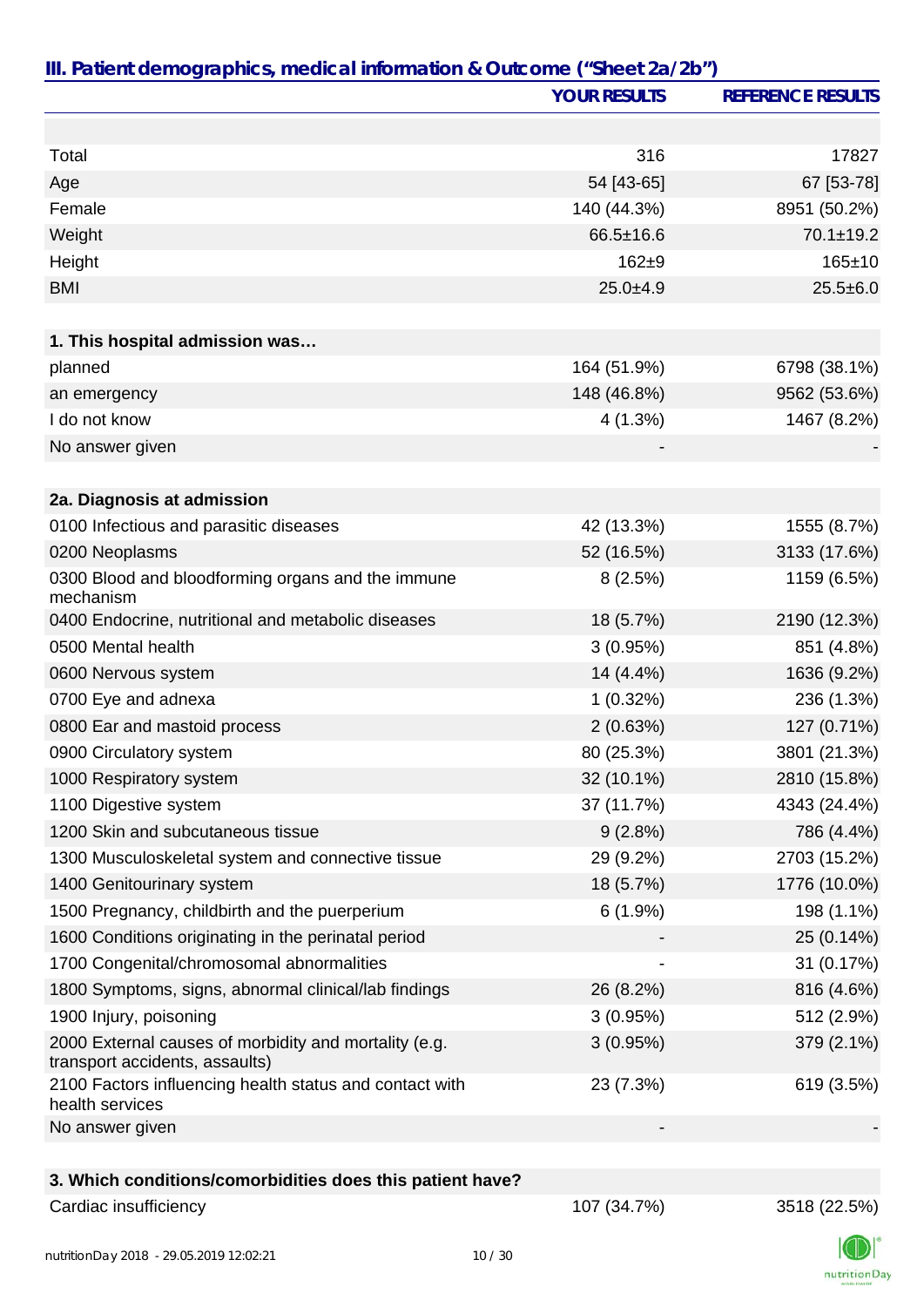| Myocardial infarction                                | 14 (4.7%)   | 823 (5.4%)    |
|------------------------------------------------------|-------------|---------------|
| Chronic lung disease                                 | 22 (7.4%)   | 2299 (14.8%)  |
| Cerebral vascular disease                            | 11(3.7%)    | 1523 (9.9%)   |
| Peripheral vascular disease                          | $3(1.0\%)$  | 1931 (12.6%)  |
| Chronic liver disease                                | 18 (6.0%)   | 992 (6.5%)    |
| Chronic kidney disease                               | 17 (5.7%)   | 1734 (11.3%)  |
| <b>Diabetes</b>                                      | 106 (35.2%) | 3888 (24.9%)  |
| Cancer                                               | 92 (30.1%)  | 3763 (24.2%)  |
| Infection                                            | 45 (15.1%)  | 2245 (14.5%)  |
| Dementia                                             | 7(2.4%)     | 798 (5.2%)    |
| Major depressive disorder                            | 5(1.7%)     | 853 (5.6%)    |
| Other chronic mental disorder                        |             | 815 (5.4%)    |
| Other chronic disease                                | 24 (8.2%)   | 4031 (25.9%)  |
| None                                                 | 45 (14.2%)  | 3008 (16.9%)  |
|                                                      |             |               |
| 4a. Previous operation during this hospital stay     |             |               |
| Yes, planned                                         | 54 (17.1%)  | 3584 (20.1%)  |
| Yes, acute                                           | 7(2.2%)     | 1077 (6.0%)   |
| <b>No</b>                                            | 193 (61.1%) | 12545 (70.4%) |
| I do not know                                        |             | 230 (1.3%)    |
| Missing                                              | 62 (19.6%)  | 391 (2.2%)    |
|                                                      |             |               |
| Days since operation                                 | $3[2-12]$   | $3[1-11]$     |
|                                                      |             |               |
| 4b. Planned operation during this hospital stay      |             |               |
| Yes, today or tomorrow                               | 26 (8.2%)   | 1266 (7.1%)   |
| Yes, later                                           | $7(2.2\%)$  | 953 (5.3%)    |
| No                                                   | 220 (69.6%) | 13798 (77.4%) |
| I do not know                                        | $1(0.32\%)$ | 833 (4.7%)    |
| Missing                                              | 62 (19.6%)  | 977 (5.5%)    |
|                                                      |             |               |
| 5. Previous ICU admission during this hospital stay? | 68 (26.4%)  | 1781 (10.0%)  |
| (Yes)                                                |             |               |
|                                                      |             |               |
| 6. Is this patient terminally ill?                   | 37 (11.7%)  | 1122 (6.3%)   |
|                                                      |             |               |
| 7. Fluid status                                      |             |               |
| Normal                                               | 259 (82.0%) | 13668 (76.7%) |
| Overloaded                                           | 25 (7.9%)   | 1008 (5.7%)   |
| Dehydrated                                           | 31 (9.8%)   | 878 (4.9%)    |
| I do not know                                        | 1(0.32%)    | 2273 (12.8%)  |
| Missing                                              |             |               |
|                                                      |             |               |
| 8. Number of different medications planned           |             |               |
| Oral                                                 | $5[3-7]$    | $5[2-8]$      |
|                                                      |             | $\sqrt{N}$    |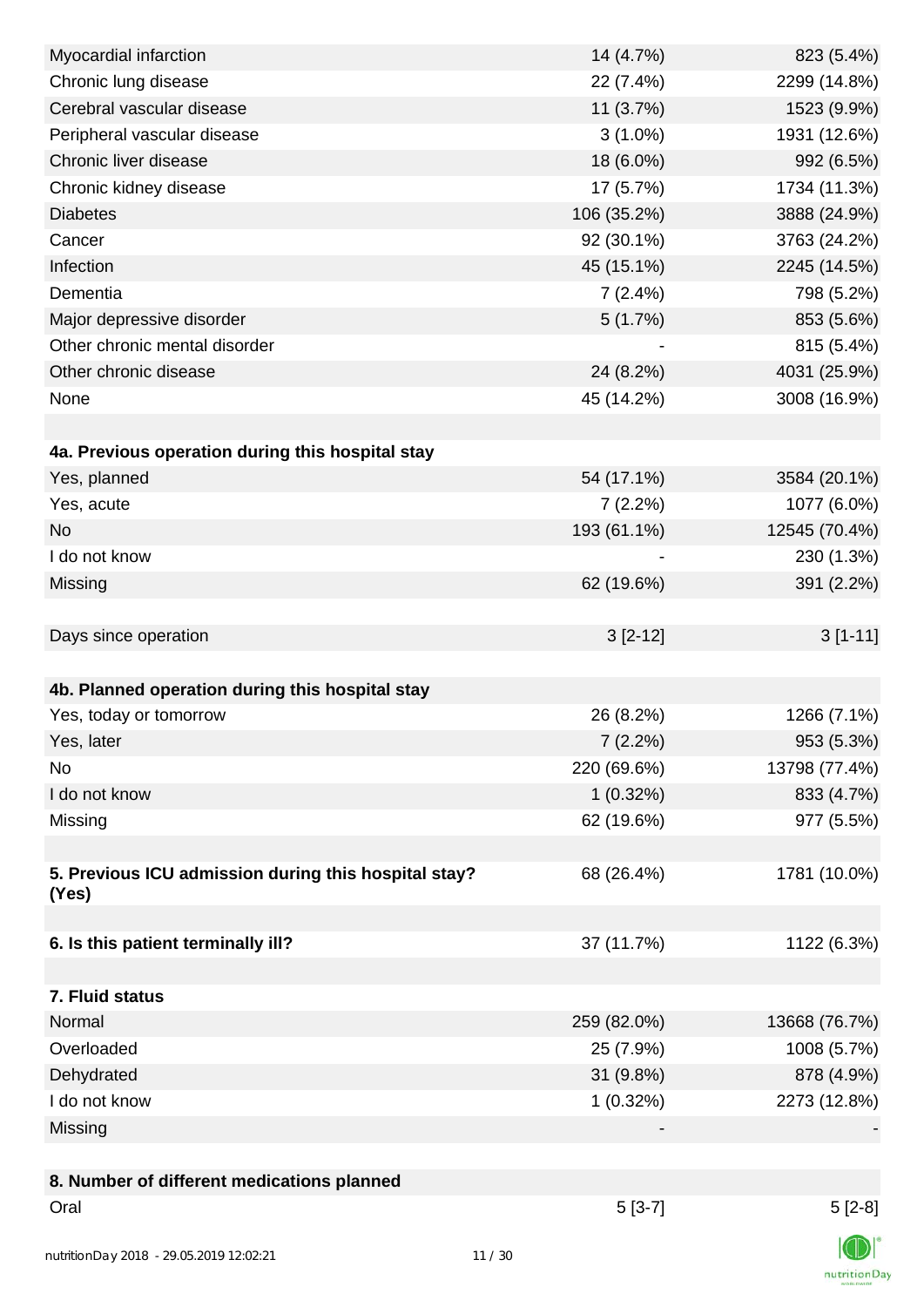| Other                                                                                    | $4[2-5]$    | $2[1-4]$      |
|------------------------------------------------------------------------------------------|-------------|---------------|
|                                                                                          |             |               |
| 9. Was this patient identified as malnourished or at risk of malnutrition?               |             |               |
| Malnourished                                                                             | 46 (14.6%)  | 2050 (11.5%)  |
| At risk                                                                                  | 61 (19.3%)  | 3162 (17.7%)  |
| No                                                                                       | 208 (65.8%) | 11117 (62.4%) |
| I do not know                                                                            | $1(0.32\%)$ | 1498 (8.4%)   |
| Missing                                                                                  |             |               |
|                                                                                          |             |               |
| 10. IV Fluids                                                                            |             |               |
| Electrolyte solution (NaCl, Ringers lactate, etc)                                        | 154 (48.7%) | 6470 (36.3%)  |
| 5% Glucose solution                                                                      | 46 (14.6%)  | 1853 (10.4%)  |
|                                                                                          |             |               |
| 11. Number of ONS drinks planned                                                         | $2[0-4]$    | $0[0-0]$      |
|                                                                                          |             |               |
| 12. Nutrition intake                                                                     |             |               |
| Regular hospital food                                                                    | 221 (69.9%) | 10454 (58.6%) |
| Fortified/enriched hospital food                                                         | 138 (43.7%) | 1962 (11.0%)  |
| Protein/energy supplement (e.g. ONS drinks)                                              | 142 (44.9%) | 2469 (13.8%)  |
| <b>Enteral nutrition</b>                                                                 | 12 (3.8%)   | 882 (4.9%)    |
| Parenteral nutrition                                                                     | 2(0.63%)    | 929 (5.2%)    |
| Special diet                                                                             | 76 (24.1%)  | 5732 (32.2%)  |
| None                                                                                     | $1(0.3\%)$  | 895 (5.0%)    |
|                                                                                          |             |               |
| 13a. All lines and Tubes                                                                 |             |               |
| <b>Central Venous</b>                                                                    | 48 (18.6%)  | 1535 (8.6%)   |
| Peripheral venous access                                                                 | 179 (69.4%) | 8238 (46.2%)  |
| Nasogastric                                                                              | 10 (3.9%)   | 462 (2.6%)    |
| Nasojejunal                                                                              |             | 79 (0.44%)    |
| Nasoduadenal                                                                             |             | 67 (0.38%)    |
| Enterostoma                                                                              |             | 82 (0.46%)    |
| Percutaneous endoscopy/surgical gastrostomy                                              |             | 137 (0.77%)   |
| Percutaneous endoscopy/surgical jejunostomy                                              | 1(0.39%)    | 63 (0.35%)    |
| None                                                                                     | 96 (30.4%)  | 8032 (45.1%)  |
|                                                                                          |             |               |
| 13b. Were there complications with nutrition related lines<br>and tubes since admission? |             |               |
| Yes, previously                                                                          | 12 (3.8%)   | 247 (1.4%)    |
| Yes, ongoing                                                                             | $1(0.32\%)$ | 173 (0.97%)   |
| No                                                                                       | 236 (74.7%) | 14548 (81.6%) |
| I do not know                                                                            | 2(0.63%)    | 1646 (9.2%)   |
| Missing                                                                                  | 65 (20.6%)  | 1213 (6.8%)   |
|                                                                                          |             |               |

## **14. Please indicate if any of the following was done for this patient since admission**

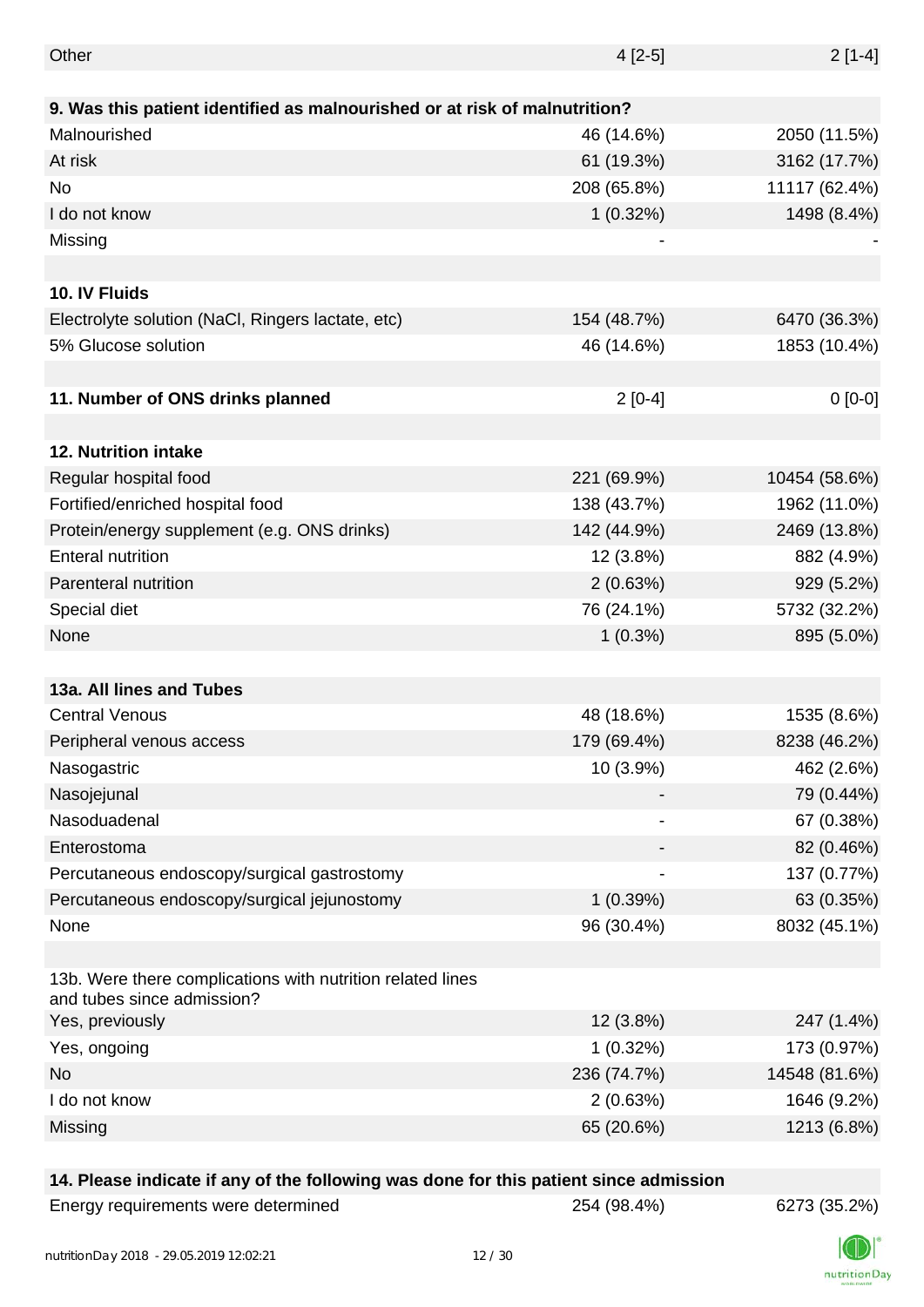| Protein requirements were determined                     | 258 (100%)  | 5516 (30.9%)  |
|----------------------------------------------------------|-------------|---------------|
| Food/Nutrition intake was recorded in the patient record | 252 (97.7%) | 7653 (42.9%)  |
| Nutrition treatment plan was developed                   | 248 (96.1%) | 6036 (33.9%)  |
| Nutrition expert was consulted                           | 254 (98.4%) | 6237 (35.0%)  |
| Malnutrition status is recorded in the patient record    | 247 (95.7%) | 5297 (29.7%)  |
| None                                                     |             |               |
|                                                          |             |               |
| 15a. Energy goal                                         |             |               |
| $< 500$ kcal                                             |             | 749 (4.2%)    |
| 500-999 kcal                                             |             | 194 (1.1%)    |
| 1000-1499 kcal                                           | 19 (6.0%)   | 1695 (9.5%)   |
| 1500-1999 kcal                                           | 216 (68.4%) | 5578 (31.3%)  |
| >=2000 kcal                                              | 22 (7.0%)   | 1992 (11.2%)  |
| Not determined                                           |             | 6066 (34.0%)  |
| I do not know                                            | $1(0.32\%)$ | 1515 (8.5%)   |
| Missing                                                  | 58 (18.4%)  | 38 (0.21%)    |
|                                                          |             |               |
| 15b. Energy intake                                       |             |               |
| < 500 kcal                                               |             | 1264 (7.1%)   |
| 500-999 kcal                                             | 22 (7.0%)   | 900 (5.0%)    |
| 1000-1499 kcal                                           | 103 (32.6%) | 2387 (13.4%)  |
| 1500-1999 kcal                                           | 123 (38.9%) | 3954 (22.2%)  |
| >=2000 kcal                                              | 8(2.5%)     | 1047 (5.9%)   |
| Not determined                                           |             | 6021 (33.8%)  |
| I do not know                                            | 2(0.63%)    | 2199 (12.3%)  |
| Missing                                                  | 58 (18.4%)  | 55 (0.31%)    |
|                                                          |             |               |
| 16. Since admission, this patient's health status has    |             |               |
| Improved                                                 | 135 (42.7%) | 8831 (49.5%)  |
| Deteriorated                                             | $10(3.2\%)$ | 1039 (5.8%)   |
| Remained the same                                        | 102 (32.3%) | 4935 (27.7%)  |
| This patient has just been admitted                      | $10(3.2\%)$ | 1248 (7.0%)   |
| I do not know                                            | $1(0.32\%)$ | 1774 (10.0%)  |
| Missing                                                  | 58 (18.4%)  |               |
|                                                          |             |               |
| Length of hospital stay (days)                           | $6[4-12]$   | 12 [6-24]     |
|                                                          |             |               |
| <b>Outcome Code</b>                                      |             |               |
| 1= Still in the hospital                                 | 4(1.3%)     | 1702 (9.5%)   |
| 2= Transferred to another hospital                       | 1(0.32%)    | 419 (2.4%)    |
| 3= Transferred to long term care                         |             | 780 (4.4%)    |
| 4= Rehabilitation                                        | 2(0.63%)    | 785 (4.4%)    |
| 5= Discharged home                                       | 209 (66.1%) | 13163 (73.8%) |
| 6= Death                                                 | 1(0.32%)    | 535 (3.0%)    |

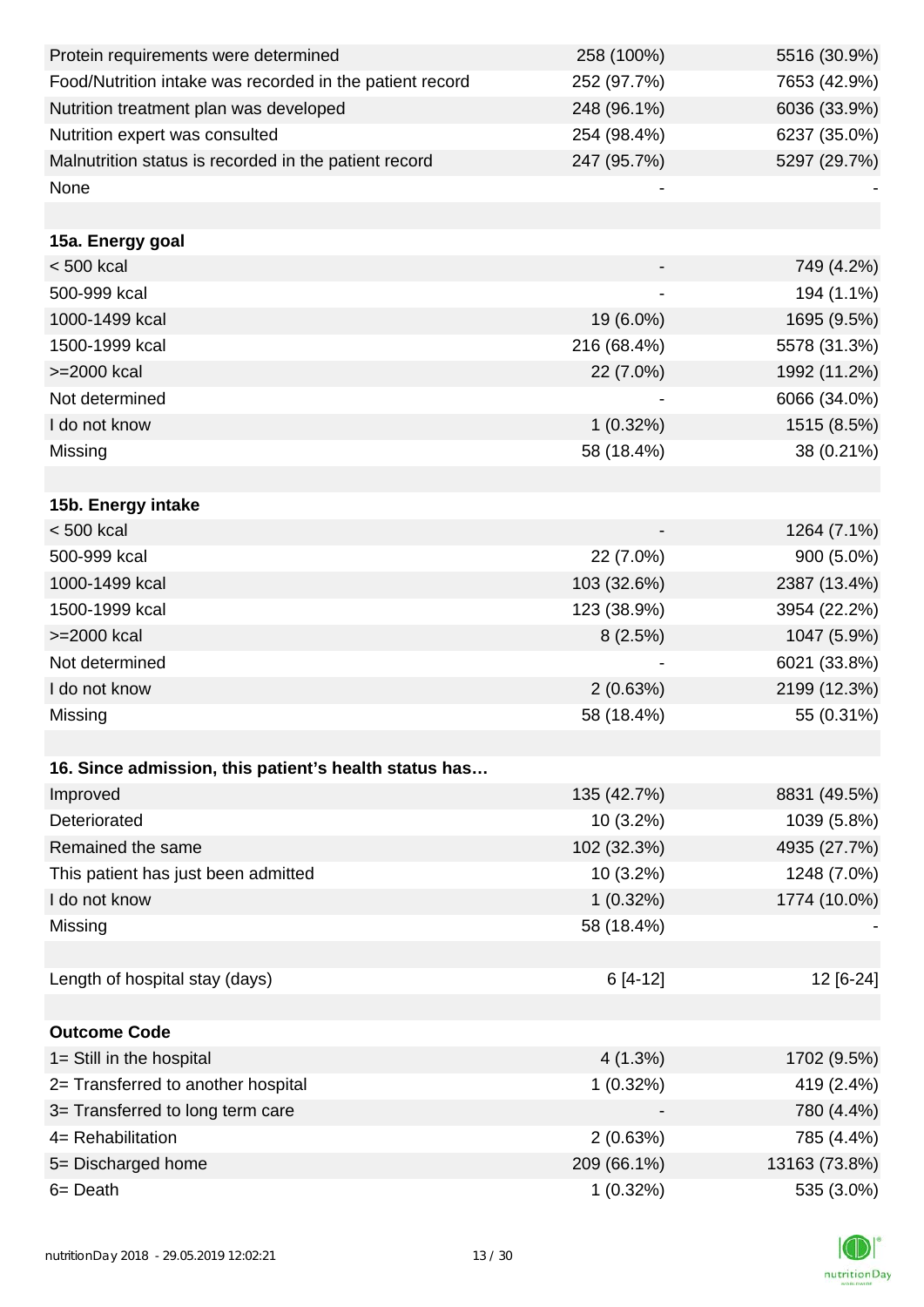| $7 =$ Others                         | 2(0.63%)                 | 310 (1.7%)    |
|--------------------------------------|--------------------------|---------------|
| Missing                              | 97 (30.7%)               | 133 (0.75%)   |
|                                      |                          |               |
| Readmitted since ND                  |                          |               |
| $1 = No$                             | 160 (75.1%)              | 11846 (75.5%) |
| 2= Yes, same hospital planned        | 37 (17.4%)               | 1043 (6.7%)   |
| 3= Yes, same hospital unplanned      | 6(2.8%)                  | 889 (5.7%)    |
| 4= Yes, different hospital planned   |                          | 68 (0.43%)    |
| 5= Yes, different hospital unplanned | $\overline{\phantom{0}}$ | 68 (0.43%)    |
| 6= Unknown                           | 1(0.47%)                 | 646 (4.1%)    |
| Missing                              | $9(4.2\%)$               | 1059 (6.8%)   |

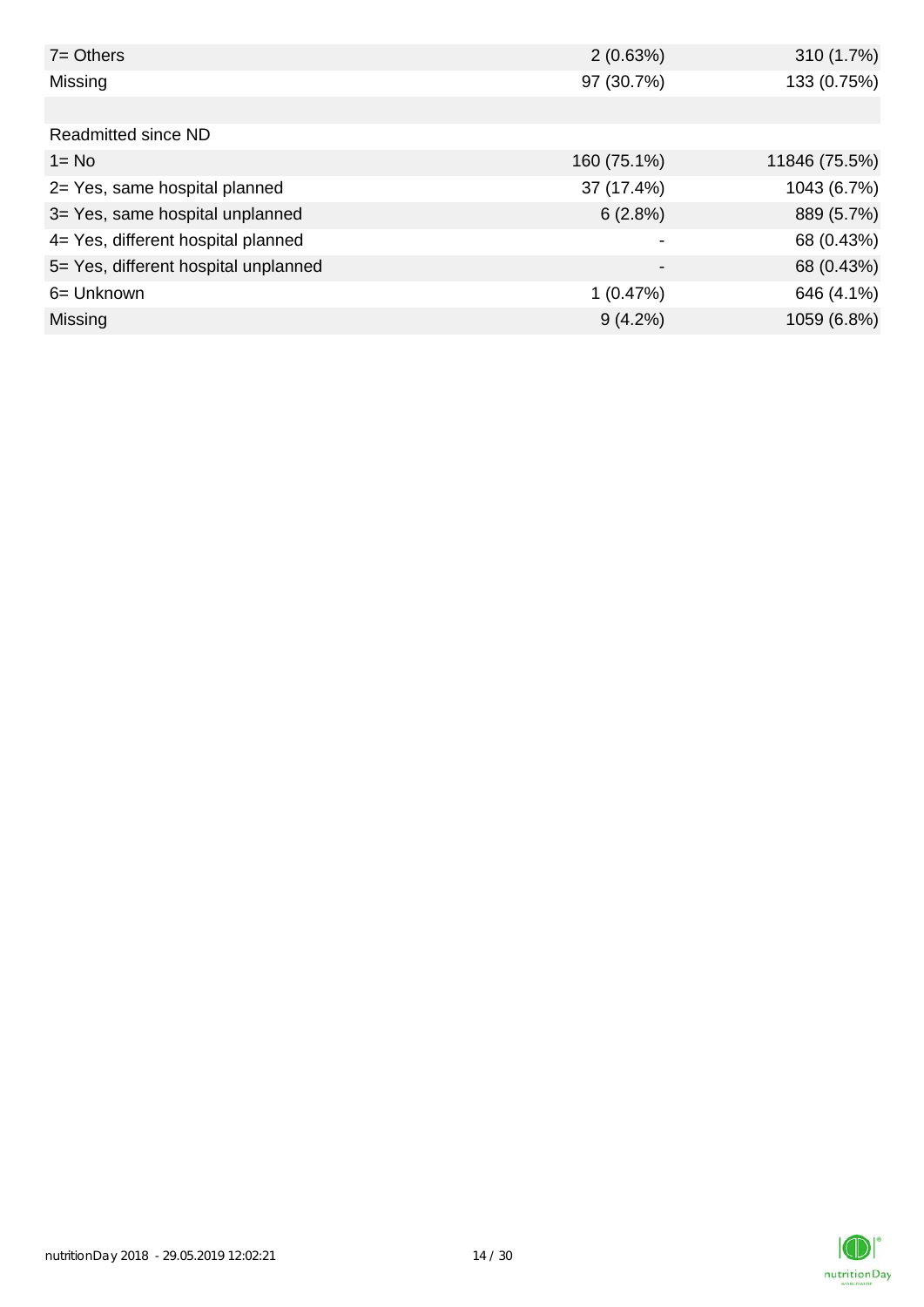|                                                                                      | <b>YOUR RESULTS</b> | <b>REFERENCE RESULTS</b> |
|--------------------------------------------------------------------------------------|---------------------|--------------------------|
|                                                                                      |                     |                          |
| 1. What are your typical dietary habits?                                             |                     |                          |
| No special dietary habits                                                            | 155 (49.2%)         | 12235 (71.0%)            |
| I am vegetarian                                                                      | 51 (16.2%)          | 370 (2.1%)               |
| I adhee to a vegan diet                                                              |                     | 132 (0.77%)              |
| I eat gluten-free diet                                                               | 1(0.32%)            | 156 (0.91%)              |
| I avoid added sugars                                                                 | 24 (7.6%)           | 2604 (15.1%)             |
| I avoid carbohydrates                                                                | 5(1.6%)             | 1038 (6.0%)              |
| I eat a low fat-diet                                                                 | 14 (4.4%)           | 1930 (11.2%)             |
| I am lactose intolerant                                                              | 1(0.32%)            | 572 (3.3%)               |
| Other special diet due to intolerances/allergies                                     | 4(1.3%)             | 323 (1.9%)               |
| Other                                                                                | 42 (13.3%)          | 1219 (7.1%)              |
| No answer given                                                                      | 58 (18.4%)          | 337 (2.0%)               |
|                                                                                      |                     |                          |
| 2. Where did you live before your current hospital admission?                        |                     |                          |
| At home                                                                              | 245 (77.8%)         | 15276 (88.7%)            |
| In a nursing home or other live-in facility                                          |                     | 609 (3.5%)               |
| I was transferred from another hospital                                              | 11 (3.5%)           | 883 (5.1%)               |
| Other                                                                                |                     | 268 (1.6%)               |
| Missing                                                                              | 59 (18.7%)          | 185 (1.1%)               |
|                                                                                      |                     |                          |
| 3. In general, are you able to walk?                                                 |                     |                          |
| Yes                                                                                  | 181 (57.5%)         | 11104 (64.5%)            |
| Yes, with someone's help                                                             | 59 (18.7%)          | 1762 (10.2%)             |
| Yes, independently using a cane, walker, or crutches                                 | 5(1.6%)             | 2412 (14.0%)             |
| No, I have a wheelchair                                                              | 2(0.63%)            | 712 (4.1%)               |
| No, I am bedridden                                                                   | 8(2.5%)             | 988 (5.7%)               |
| Missing                                                                              | 60 (19.0%)          | 243 (1.4%)               |
|                                                                                      |                     |                          |
| 4. In general, how would you say your health is?                                     |                     |                          |
| Very good                                                                            | 8(2.5%)             | 1252 (7.3%)              |
| Good                                                                                 | 120 (38.1%)         | 6191 (36.0%)             |
| Fair                                                                                 | 109 (34.6%)         | 6489 (37.7%)             |
| Poor                                                                                 | 18 (5.7%)           | 2490 (14.5%)             |
| Very poor                                                                            | $1(0.32\%)$         | 558 (3.2%)               |
| Missing                                                                              | 59 (18.7%)          | 241 (1.4%)               |
|                                                                                      |                     |                          |
| 5. Over the last 12 months prior to your current hospital admission approximately    |                     |                          |
| how many times have you seen a doctor?                                               | 4 [2-10]            | $5[2-10]$                |
| how many times have you been admitted to the<br>hospital (Emergency room, any ward)? | $2[1-3]$            | $1[0-2]$                 |
| how many nights in total have you spent in hospital?                                 | $3[1-10]$           | $5[0-15]$                |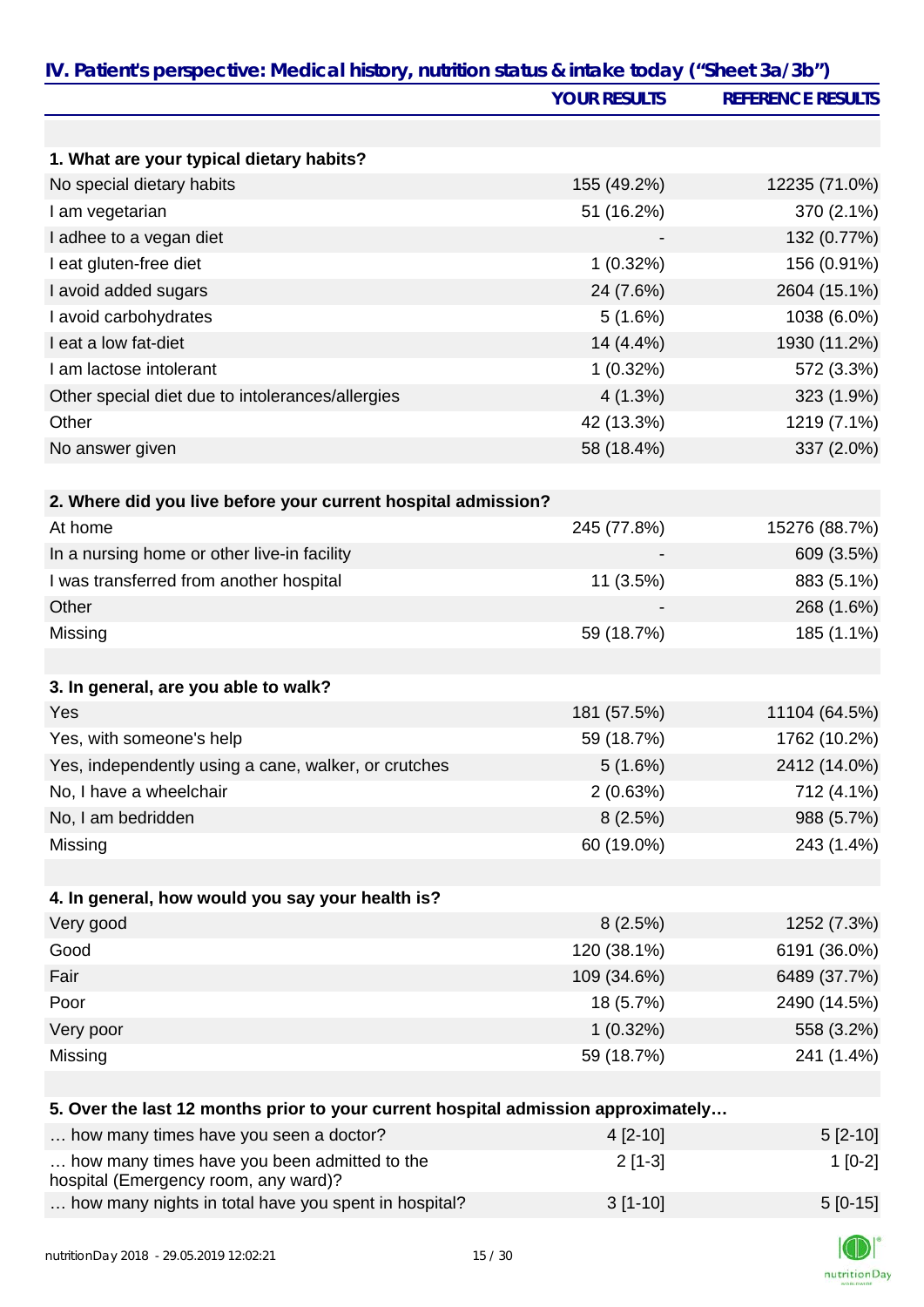| 6. How many different medications do you take routinely each day (prior to hospitalisation)? |             |              |
|----------------------------------------------------------------------------------------------|-------------|--------------|
| $1 - 2$                                                                                      | 59 (18.7%)  | 3323 (19.3%) |
| $3-5$                                                                                        | 97 (30.8%)  | 4698 (27.3%) |
| More than 5                                                                                  | 80 (25.4%)  | 5507 (32.0%) |
| None                                                                                         | 17 (5.4%)   | 2633 (15.3%) |
| I do not know                                                                                | 1(0.32%)    | 778 (4.5%)   |
| Missing                                                                                      | 61 (19.4%)  | 282 (1.6%)   |
|                                                                                              |             |              |
| 7. Do you have health insurance?                                                             |             |              |
| Yes, private insurance only                                                                  | 86 (27.3%)  | 2738 (15.9%) |
| Yes, public insurance only                                                                   | 48 (15.2%)  | 8466 (49.2%) |
| Yes, both                                                                                    | 12 (3.8%)   | 2117 (12.3%) |
| None                                                                                         | 88 (27.9%)  | 2268 (13.2%) |
| I prefer not to answer                                                                       | 19 (6.0%)   | 1018 (5.9%)  |
| Missing                                                                                      | 62 (19.7%)  | 614 (3.6%)   |
|                                                                                              |             |              |
| 8. What was your weight 5 years ago?                                                         | 68 [60-75]  | 72 [60-85]   |
| I do not know                                                                                | 126 (40.0%) | 4280 (24.9%) |
|                                                                                              |             |              |
| 9a. Have you lost weight within the last 3 months?                                           |             |              |
| Yes, intentionally                                                                           | 7(2.2%)     | 1639 (9.5%)  |
| Yes, unintentionally                                                                         | 96 (30.5%)  | 6488 (37.7%) |
| No, my weight stayed the same                                                                | 89 (28.3%)  | 5108 (29.7%) |
| No, I gained weight                                                                          | 47 (14.9%)  | 1894 (11.0%) |
| I do not know                                                                                | 71 (22.5%)  | 1680 (9.8%)  |
| Missing                                                                                      | 5(1.6%)     | 412 (2.4%)   |
|                                                                                              |             |              |
| 9b. If yes, how many kg did you lose?                                                        | $5[3-7]$    | $6[4-10]$    |
| I do not know                                                                                | 28 (27.2%)  | 1267 (15.6%) |
|                                                                                              |             |              |
| 10. Did you know about your hospitalisation two days<br>before admission? (Yes)              | 145 (58.5%) | 6721 (41.1%) |
| 11. Please indicate if you                                                                   |             |              |
| were weighed at admission                                                                    | 207 (82.1%) | 9728 (57.2%) |
| were informed about your nutrition status                                                    | 229 (91.2%) | 5774 (34.3%) |
| were informed about nutrition care options                                                   | 233 (92.8%) | 5459 (32.5%) |
| received special nutrition care                                                              | 222 (88.4%) | 5054 (30.1%) |
|                                                                                              |             |              |
| 12. How well have you eaten in the week before you were admitted to the hospital?            |             |              |
| More than normal                                                                             | 11 (3.5%)   | 762 (4.5%)   |
|                                                                                              |             |              |

| More than normal     | 11 (3.5%)   | 762 (4.5%)    |
|----------------------|-------------|---------------|
| Normal               | 188 (59.7%) | 10449 (61.1%) |
| About 3/4 of normal  | 48 (15.2%)  | 1762 (10.3%)  |
| About half of normal | 48 (15.2%)  | 2122 (12.4%)  |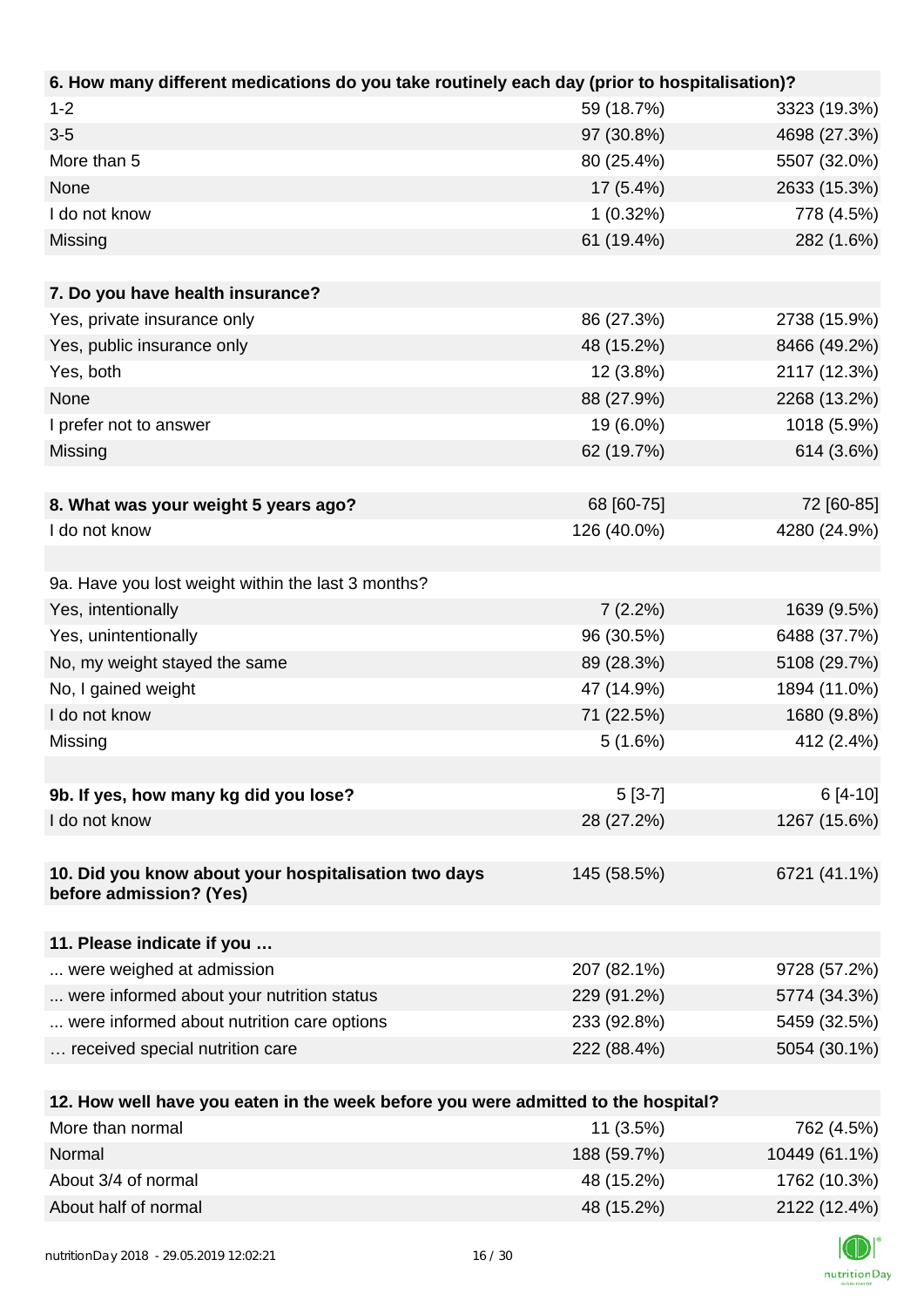| About a quarter to nearly nothing                                              | 18 (5.7%)              | 1571 (9.2%)                |
|--------------------------------------------------------------------------------|------------------------|----------------------------|
| I do not know                                                                  | 2(0.63%)               | 153 (0.89%)                |
| Missing                                                                        |                        | 286 (1.7%)                 |
|                                                                                |                        |                            |
| 13. In general, how satisfied are you with the food at the hospital?           |                        |                            |
| Very satisfied                                                                 | 63 (20.0%)             | 4212 (24.6%)               |
| Somewhat satisfied                                                             | 127 (40.3%)            | 5626 (32.9%)               |
| <b>Neutral</b>                                                                 | 57 (18.1%)             | 3361 (19.6%)               |
| <b>Dissatisfied</b>                                                            | 2(0.63%)               | 1441 (8.4%)                |
| Very dissatisfied                                                              |                        | 491 (2.9%)                 |
| I do not know                                                                  | 6(1.9%)                | 1415 (8.3%)                |
| Missing                                                                        | 60 (19.0%)             | 559 (3.3%)                 |
|                                                                                |                        |                            |
| 14. Did you get any help with eating TODAY?                                    |                        |                            |
| Yes, from family or friends                                                    | 95 (30.2%)             | 1651 (9.7%)                |
| Yes, from hospital staff                                                       | 74 (23.5%)             | 1185 (6.9%)                |
| <b>No</b>                                                                      | 78 (24.8%)             | 13278 (77.6%)              |
| I do not know                                                                  | 5(1.6%)                | 218 (1.3%)                 |
| Missing                                                                        | 63 (20.0%)             | 773 (4.5%)                 |
|                                                                                |                        |                            |
| 15. Were you able to eat without interruption TODAY?<br>(Yes)                  | 173 (73.3%)            | 11891 (74.2%)              |
|                                                                                |                        |                            |
| 16a. Please indicate how much hospital food you ate for lunch or dinner TODAY: |                        |                            |
| About all                                                                      | 140 (44.4%)            | 7871 (46.0%)               |
| 1/2                                                                            | 145 (46.0%)            | 4261 (24.9%)               |
| 1/4                                                                            | 14 (4.4%)              | 2226 (13.0%)               |
| Nothing                                                                        | 13 (4.1%)              | 1992 (11.6%)               |
| Missing                                                                        | 3(0.95%)               | 755 (4.4%)                 |
|                                                                                |                        |                            |
| 16b. The portion size of the meal I ordered TODAY was                          |                        |                            |
| Standard                                                                       | 188 (59.7%)            | 11000 (64.3%)              |
| <b>Smaller</b>                                                                 | 39 (12.4%)             | 1600 (9.4%)                |
| Larger                                                                         | 6(1.9%)                | 763 (4.5%)                 |
| I do not know                                                                  | 10 (3.2%)              | 1701 (9.9%)                |
| Missing                                                                        | 72 (22.9%)             | 2041 (11.9%)               |
|                                                                                |                        |                            |
| 17. If you did not eat everything of your meal, please tell us why:            |                        |                            |
| I did not like the type of food offered                                        | 12 (7.0%)              | 1293 (15.2%)               |
| I did not like the smell/taste of the food                                     | 54 (31.4%)             | 996 (11.7%)                |
| The food did not fit my cultural/religious preferences                         | 3(1.7%)                | $90(1.1\%)$                |
| The food was too hot                                                           | 1(0.58%)               | 38 (0.45%)                 |
| The food was too cold                                                          | 3(1.7%)                | 207 (2.4%)                 |
| Due to food allergy/intolerance                                                |                        |                            |
| I was not hungry at that time                                                  | 1(0.58%)<br>20 (11.6%) | 53 (0.63%)<br>1520 (17.9%) |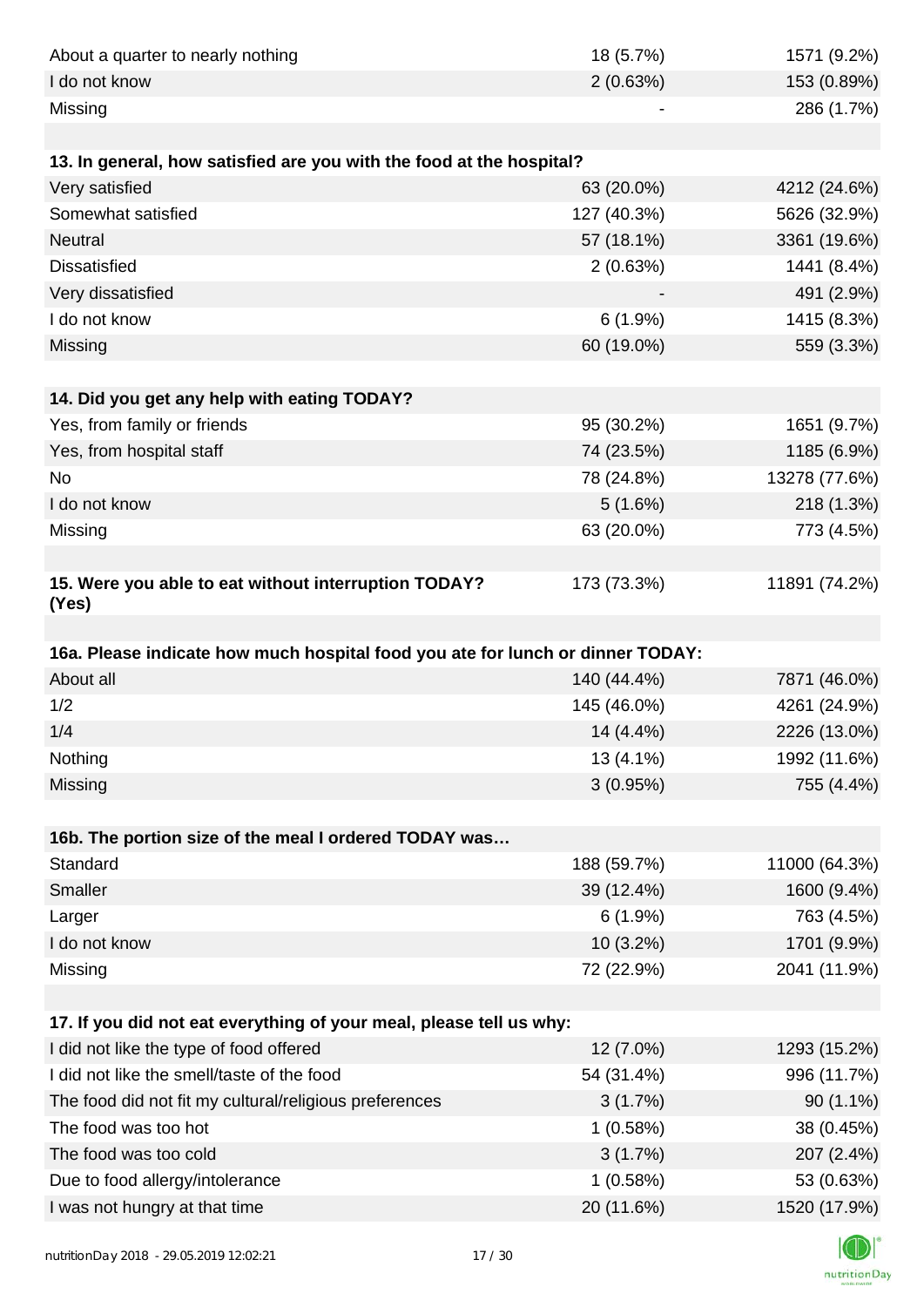| I do not have my usual appetite                                                      | 61 (35.5%)  | 2475 (29.2%) |
|--------------------------------------------------------------------------------------|-------------|--------------|
| I have problems chewing/swallowing                                                   | 20 (11.6%)  | 478 (5.6%)   |
| I normally eat less than what was served                                             | 22 (12.8%)  | 969 (11.4%)  |
| I had nausea/vomiting                                                                | 45 (26.2%)  | 637 (7.5%)   |
| I was too tired                                                                      | 23 (13.4%)  | 506 (6.0%)   |
| I cannot eat without help                                                            | 2(1.2%)     | 141 (1.7%)   |
| I was not allowed to eat                                                             | $7(4.1\%)$  | 869 (10.2%)  |
| I had an exam, surgery, or test and missed my meal                                   | 1(0.58%)    | 469 (5.5%)   |
| I did not get requested food                                                         |             | $93(1.1\%)$  |
| No answer given                                                                      | $9(5.2\%)$  | 1161 (13.7%) |
|                                                                                      |             |              |
| 18. Enter the number of glasses/cups of the drinks you consumed in the last 24 hours |             |              |
| Water                                                                                | $6[4-8]$    | $3[2-5]$     |
| Tea                                                                                  | $2[1-2]$    | $1[1-3]$     |
| Coffee                                                                               | $0[0-1]$    | $1[1-2]$     |
| <b>Milk</b>                                                                          | $2[1-2]$    | $1[0-1]$     |
| Fruit juice                                                                          | $1[0-2]$    | $1[0-2]$     |
| Soft drinks                                                                          | $0[0-0]$    | $0 [0-1]$    |
| Nutrition drink                                                                      | $2[1-4]$    | $0 [0-1]$    |
| Other                                                                                | $0[0-1]$    | $0 [0-1]$    |
|                                                                                      |             |              |
| 19a. Did you eat any food apart from hospital food<br><b>TODAY?</b>                  | 94 (38.8%)  | 4518 (28.8%) |
| 19b. If yes, what did you eat?                                                       |             |              |
| Sweet snacks                                                                         | $1(1.1\%)$  | 1302 (28.8%) |
| Salty snacks                                                                         | 4(4.3%)     | 512 (11.3%)  |
| Homemade food                                                                        | 24 (25.5%)  | 703 (15.6%)  |
| <b>Fruits</b>                                                                        | 62 (66.0%)  | 1730 (38.3%) |
| Dairy products                                                                       | 5(5.3%)     | 471 (10.4%)  |
| Food delivered/restaurant                                                            |             | 191 (4.2%)   |
| Sandwich                                                                             | $3(3.2\%)$  | 282 (6.2%)   |
| Other                                                                                | 6(6.4%)     | 724 (16.0%)  |
|                                                                                      |             |              |
| 20. How has your food intake changed since your hospital admission?                  |             |              |
| Increased                                                                            | 95 (30.2%)  | 2508 (14.7%) |
| Decreased                                                                            | 38 (12.1%)  | 5344 (31.2%) |
| Stayed the same                                                                      | 115 (36.5%) | 7154 (41.8%) |
| I do not know                                                                        | 5(1.6%)     | 1188 (6.9%)  |
| Missing                                                                              | 62 (19.7%)  | 911 (5.3%)   |
|                                                                                      |             |              |
| 21. TODAY I feel                                                                     |             |              |
| Stronger than at admission                                                           | 127 (40.3%) | 7275 (42.5%) |
| Weaker than at admission                                                             | 38 (12.1%)  | 3158 (18.5%) |
| Same as at admission                                                                 | 128 (40.6%) | 4825 (28.2%) |
|                                                                                      |             |              |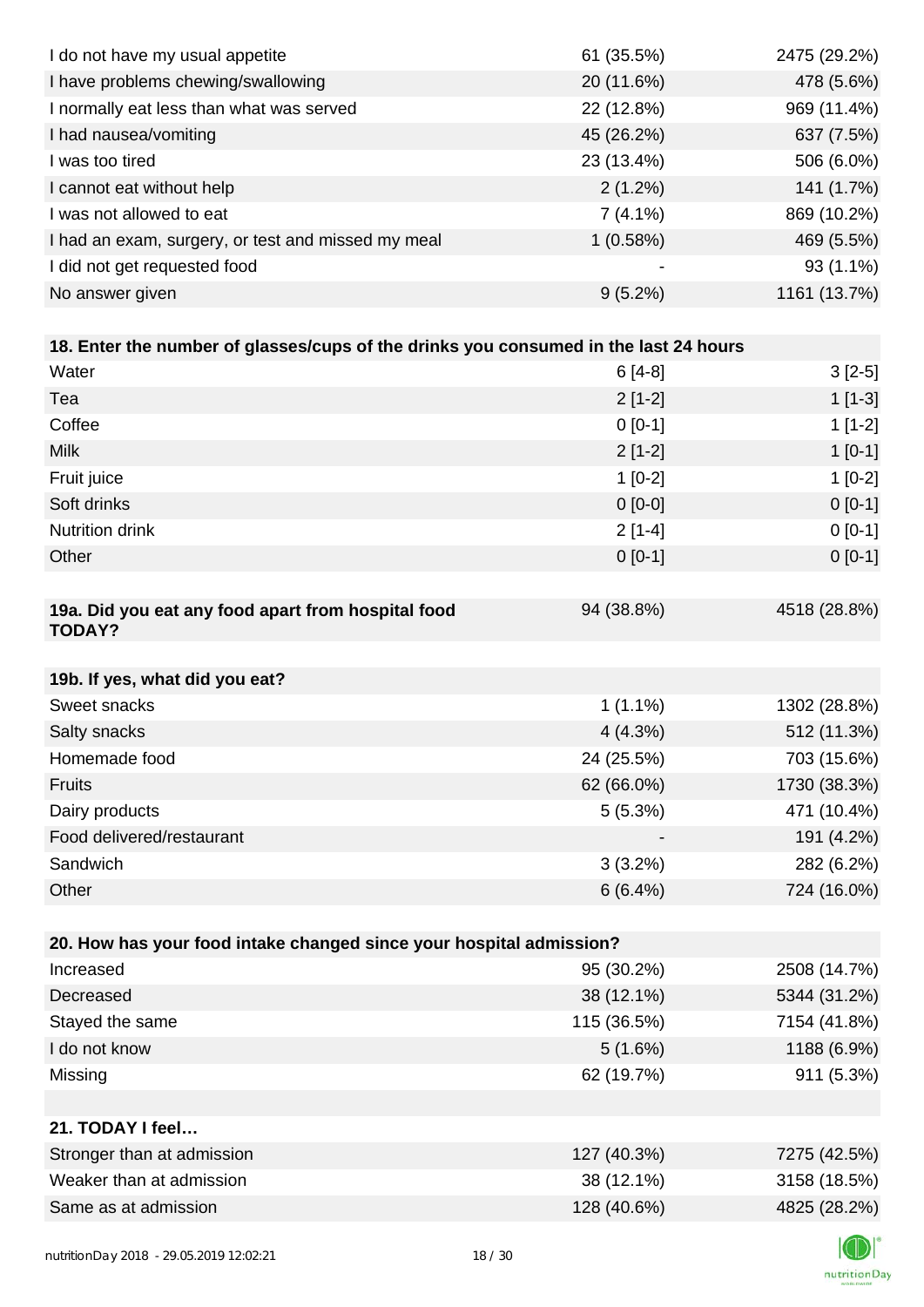| I was admitted today                                 | $17(5.4\%)$ | 465 (2.7%)    |
|------------------------------------------------------|-------------|---------------|
| I do not know                                        | $4(1.3\%)$  | 926 (5.4%)    |
| Missing                                              | $1(0.32\%)$ | 456 (2.7%)    |
|                                                      |             |               |
| 22. Can you walk without assistance TODAY?           |             |               |
| Yes                                                  | 204 (64.8%) | 10229 (59.8%) |
| No, only with assistance                             | 89 (28.3%)  | 4164 (24.3%)  |
| No, I stay in bed                                    | 15 (4.8%)   | 1821 (10.6%)  |
| Missing                                              | $7(2.2\%)$  | 891 (5.2%)    |
|                                                      |             |               |
| 23. Did anyone help you complete this questionnaire? | 180 (70.9%) | 10837 (65.0%) |

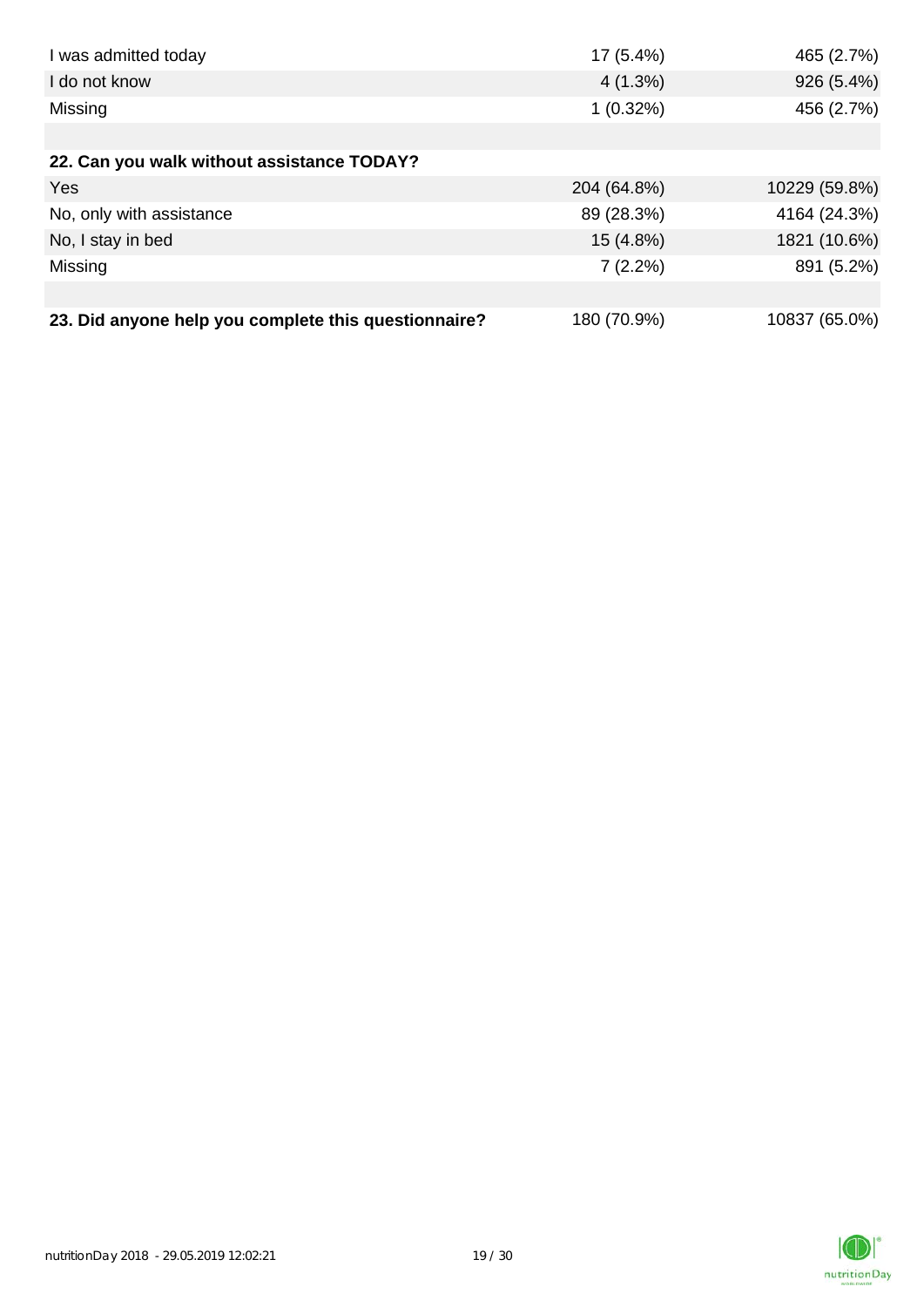| V. Oncology: Unit organisation and structures ("Sheet 1 onco")           |                     |                          |
|--------------------------------------------------------------------------|---------------------|--------------------------|
|                                                                          | <b>YOUR RESULTS</b> | <b>REFERENCE RESULTS</b> |
| Number of units with cancer patients:                                    | $\overline{4}$      | 255                      |
| Computerized system in hospital:                                         | 4 units (100%) YES  | 243 units (95%) YES      |
| Nutritional treatment of cancer patients is part of overall<br>care plan | 4 units (100%) YES  | 225 units (88%) YES      |
| Nutritional treatment is considered                                      |                     |                          |
| Routinely                                                                | 4 (100%)            | 153 (60,0%)              |
| When patient asks                                                        |                     | 62 (24,3%)               |
| When body weight loss > 10%                                              | $2(50,0\%)$         | 72 (28,2%)               |
| During palliative phase                                                  | $2(50,0\%)$         | 62 (24,3%)               |
| Other                                                                    |                     | 14 (5,49%)               |
| Missing                                                                  |                     | 26 (10,2%)               |
| Nutritional treatment is not part of the comprehensive approach due to   |                     |                          |
| Lack of evidence                                                         | -                   | 10 (3,92%)               |
| No knowledge of the field                                                |                     | 9(3,53%)                 |
| No reimbursement                                                         |                     | 8(3,14%)                 |
| It feeds the tumour                                                      |                     | 2(0,78%)                 |
| Other                                                                    | $1(25,0\%)$         | 9(3,53%)                 |
| Nutritional therapy used for cancer patients                             |                     |                          |
| Nutrition according to nutrition plan                                    | 4 (100%)            | 166 (65,1%)              |
| Calculation of energy needs                                              | 4 (100%)            | 181 (71,0%)              |
| Monitoring patients intake and use of oral supplements                   | 4 (100%)            | 219 (85,9%)              |
| None                                                                     |                     | 7(2,75%)                 |
| Other                                                                    |                     | 12 (4,71%)               |
| Missing                                                                  |                     | 5(1,96%)                 |
|                                                                          |                     |                          |
| Nutritional therapy is not used due to                                   |                     |                          |
| Lack of evidence                                                         |                     | 3(1,18%)                 |
| Lack of experience                                                       |                     | 7(2,75%)                 |
| No reimbursement                                                         |                     | 3(1,18%)                 |
| Lack of dietitians                                                       |                     | 12 (4,71%)               |
| Lack of other experts                                                    |                     | 3(1,18%)                 |
| Other                                                                    | $1(25,0\%)$         | 5(1,96%)                 |
| Missing                                                                  |                     | 1(0,39%)                 |

**Assessment of parameters in cancer patients & methods used:**

## **Anthropometry/Body composition:**

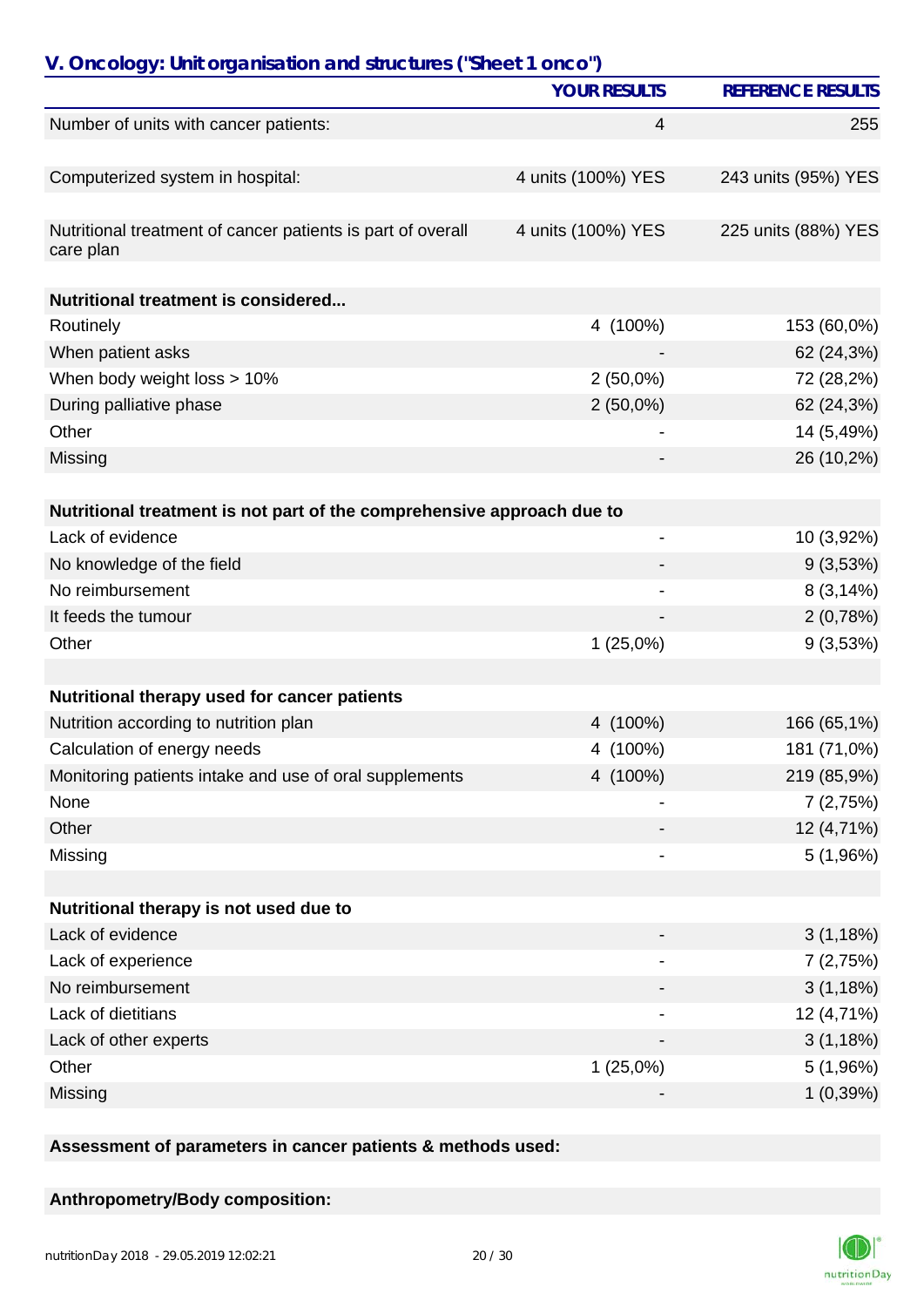| <b>Body weight</b>                     |                              |             |
|----------------------------------------|------------------------------|-------------|
| Regularly                              | $2(50,0\%)$                  | 175 (68,6%) |
| At chemotherapy                        | $2(50,0\%)$                  | 34 (13,3%)  |
| When necessary                         |                              | 36 (14,1%)  |
| Never                                  |                              | 4 (1,57%)   |
| Unknown                                |                              | 3(1,18%)    |
| Missing                                |                              | 3(1,18%)    |
|                                        |                              |             |
| <b>Anthropometrics (circumference)</b> |                              |             |
| Regularly                              | $2(50,0\%)$                  | 33 (12,9%)  |
| At chemotherapy                        | 1(25,0%)                     | 6(2,35%)    |
| When necessary                         | 1(25,0%)                     | 95 (37,3%)  |
| Never                                  |                              | 106 (41,6%) |
| Unknown                                |                              | 5(1,96%)    |
| Missing                                | $\overline{\phantom{a}}$     | 10 (3,92%)  |
|                                        |                              |             |
| <b>BIA</b>                             |                              |             |
| Regularly                              |                              | 8(3,14%)    |
| At chemotherapy                        |                              | 3(1,18%)    |
| When necessary                         | 3(75,0%)                     | 68 (26,7%)  |
| Never                                  | 1(25,0%)                     | 156 (61,2%) |
| Unknown                                | $\overline{\phantom{a}}$     | 9(3,53%)    |
| Missing                                | $\qquad \qquad \blacksquare$ | 11 (4,31%)  |
|                                        |                              |             |
| <b>CT SCAN</b>                         |                              |             |
| Regularly                              |                              | 12 (4,71%)  |
| At chemotherapy                        |                              | 2(0,78%)    |
| When necessary                         | 3(75,0%)                     | 71 (27,8%)  |
| Never                                  | $1(25,0\%)$                  | 149 (58,4%) |
| Unknown                                |                              | 11 (4,31%)  |
| Missing                                |                              | 10 (3,92%)  |
|                                        |                              |             |
| <b>DEXA</b>                            |                              |             |
| Regularly                              |                              | 3(1,18%)    |
| At chemotherapy                        | $\qquad \qquad \blacksquare$ | 2(0,78%)    |
| When necessary                         | 3(75,0%)                     | 44 (17,3%)  |
| Never                                  | 1(25,0%)                     | 175 (68,6%) |
| Unknown                                |                              | 17 (6,67%)  |
| Missing                                |                              | 14 (5,49%)  |
|                                        |                              |             |
| Other (body composition)               |                              |             |
| Regularly                              | $2(50,0\%)$                  | 5(1,96%)    |
| At chemotherapy                        | $1(25,0\%)$                  | 1(0,39%)    |
| When necessary                         |                              | 34 (13,3%)  |

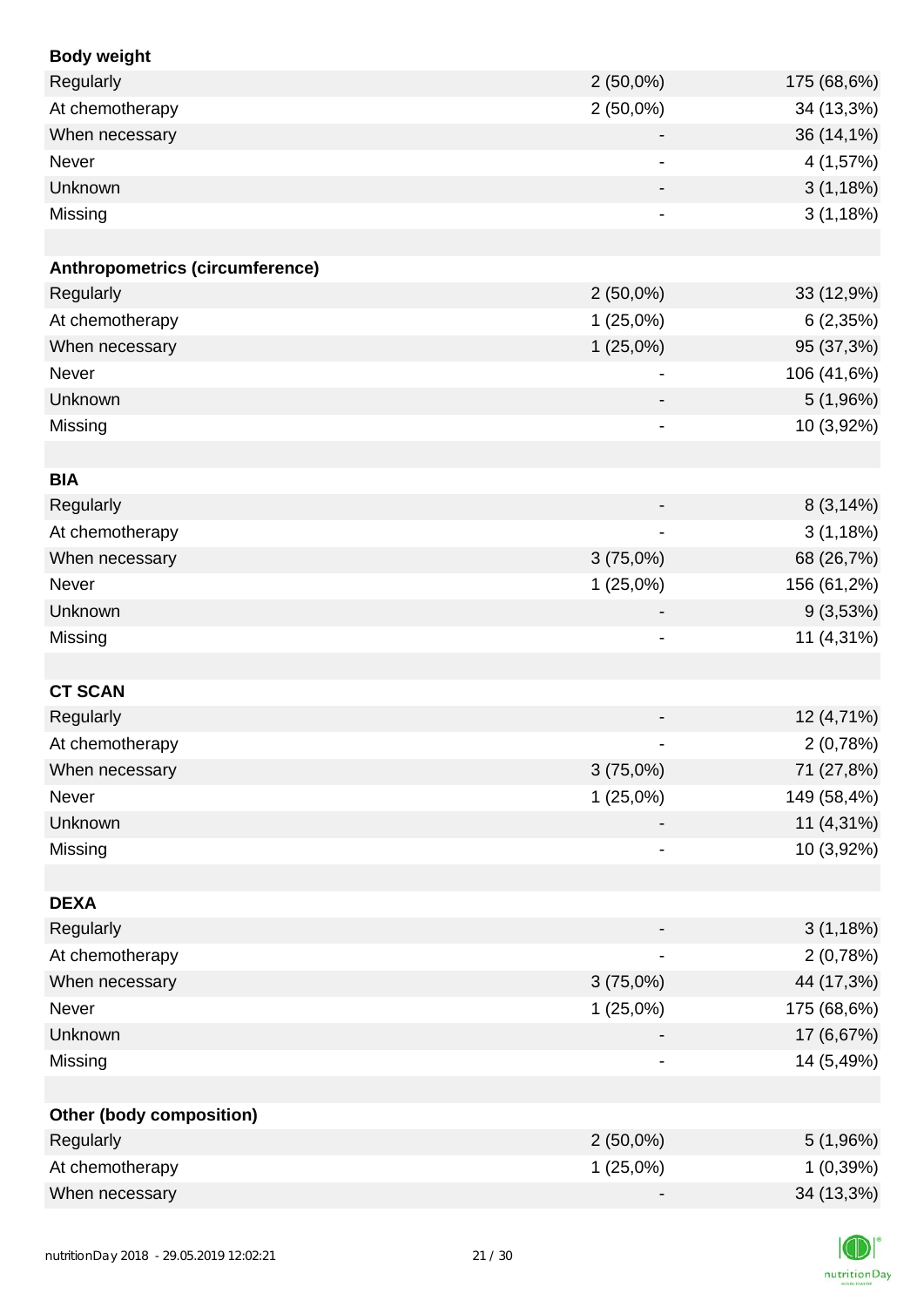| Never                                | 1(25,0%)                     | 84 (32,9%)  |
|--------------------------------------|------------------------------|-------------|
| Unknown                              |                              | 39 (15,3%)  |
| Missing                              |                              | 92 (36,1%)  |
|                                      |                              |             |
| <b>Body function:</b>                |                              |             |
| <b>Handgrip</b>                      |                              |             |
| Regularly                            | $2(50,0\%)$                  | 12 (4,71%)  |
| At chemotherapy                      | $1(25,0\%)$                  | 6(2,35%)    |
| When necessary                       |                              | 77 (30,2%)  |
| <b>Never</b>                         | 1(25,0%)                     | 136 (53,3%) |
| Unknown                              |                              | 10 (3,92%)  |
| Missing                              |                              | 14 (5,49%)  |
|                                      |                              |             |
| 6-minutes walking test               |                              |             |
| Regularly                            | $2(50,0\%)$                  | 7(2,75%)    |
| At chemotherapy                      |                              | 4 (1,57%)   |
| When necessary                       | $1(25,0\%)$                  | 65 (25,5%)  |
| Never                                | $1(25,0\%)$                  | 149 (58,4%) |
| Unknown                              |                              | 12 (4,71%)  |
| Missing                              |                              | 18 (7,06%)  |
|                                      |                              |             |
| <b>Other (body function)</b>         |                              |             |
| Regularly                            | $1(25,0\%)$                  | 11 (4,31%)  |
| At chemotherapy                      |                              | 1(0,39%)    |
| When necessary                       |                              | 44 (17,3%)  |
| Never                                | $1(25,0\%)$                  | 99 (38,8%)  |
| Unknown                              |                              | 36 (14,1%)  |
| Missing                              | $2(50,0\%)$                  | 64 (25,1%)  |
|                                      |                              |             |
| Nutritional requirements, calculated |                              |             |
| Regularly                            | 3(75,0%)                     | 78 (30,6%)  |
| At chemotherapy                      | $1(25,0\%)$                  | 1(0,39%)    |
| When necessary                       |                              | 127 (49,8%) |
| <b>Never</b>                         |                              | 14 (5,49%)  |
| Unknown                              | $\qquad \qquad \blacksquare$ | 3(1,18%)    |
| Missing                              |                              | 32 (12,5%)  |
|                                      |                              |             |
| <b>Nutritional intake:</b>           |                              |             |
| <b>Every meal</b>                    |                              |             |
| Regularly                            | $2(50,0\%)$                  | 73 (28,6%)  |
| At chemotherapy                      | $1(25,0\%)$                  | 2(0,78%)    |
| When necessary                       |                              | 107 (42,0%) |
| Never                                | $\overline{\phantom{a}}$     | 26 (10,2%)  |
| Unknown                              | $\qquad \qquad \blacksquare$ | 13 (5,10%)  |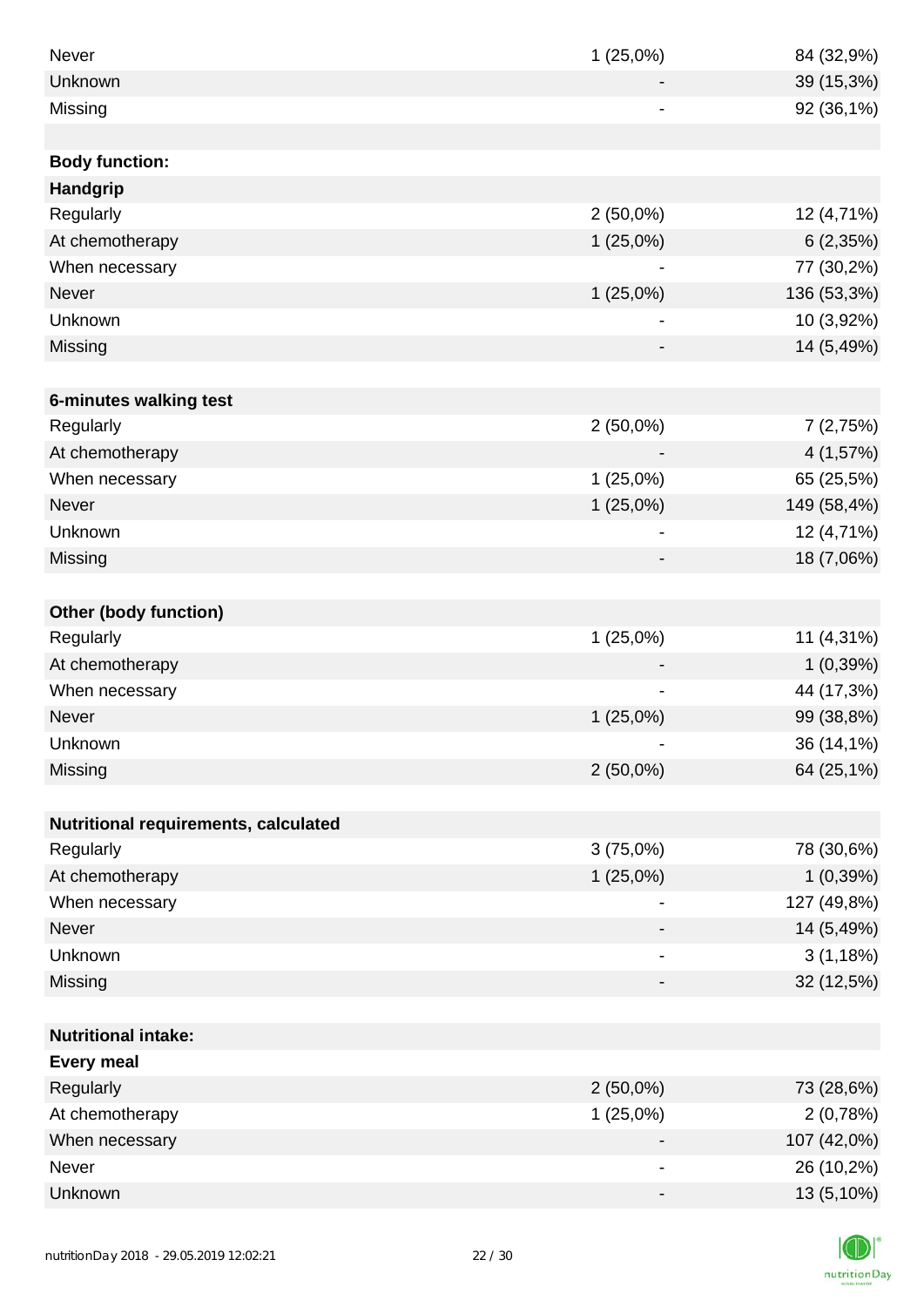| Missing                    | $1(25,0\%)$              | 34 (13,3%)  |
|----------------------------|--------------------------|-------------|
|                            |                          |             |
| 1 meal per day             |                          |             |
| Regularly                  | $2(50,0\%)$              | 20 (7,84%)  |
| At chemotherapy            | 1(25,0%)                 | 2(0,78%)    |
| When necessary             |                          | 82 (32,2%)  |
| <b>Never</b>               |                          | 49 (19,2%)  |
| Unknown                    |                          | 17 (6,67%)  |
| Missing                    | 1(25,0%)                 | 85 (33,3%)  |
|                            |                          |             |
| 2 meals per day            |                          |             |
| Regularly                  | $2(50,0\%)$              | 20 (7,84%)  |
| At chemotherapy            | $1(25,0\%)$              |             |
| When necessary             |                          | 80 (31,4%)  |
| Never                      |                          | 51 (20,0%)  |
| Unknown                    |                          | 16 (6,27%)  |
| Missing                    | $1(25,0\%)$              | 88 (34,5%)  |
|                            |                          |             |
| 24h recall                 |                          |             |
| Regularly                  | $3(75,0\%)$              | 53 (20,8%)  |
| At chemotherapy            | $1(25,0\%)$              | 6(2,35%)    |
| When necessary             |                          | 89 (34,9%)  |
| Never                      |                          | 34 (13,3%)  |
| Unknown                    |                          | 14 (5,49%)  |
| Missing                    | $\overline{\phantom{a}}$ | 59 (23,1%)  |
|                            |                          |             |
| Other (nutritional intake) |                          |             |
| Regularly                  |                          | 6(2,35%)    |
| At chemotherapy            | $1(25,0\%)$              | 1(0,39%)    |
| When necessary             |                          | 38 (14,9%)  |
| Never                      | $\overline{\phantom{a}}$ | 49 (19,2%)  |
| Unknown                    |                          | 37 (14,5%)  |
| Missing                    | $3(75,0\%)$              | 124 (48,6%) |
|                            |                          |             |
| Questionnaire completed by |                          |             |
| <b>Dietitian</b>           | 4 (100%)                 | 110 (43,1%) |
| <b>Nurse</b>               |                          | 66 (25,9%)  |
| Physician                  | -                        | 59 (23,1%)  |
| Nutritional scientist      | -                        | 14 (5,49%)  |
| Other                      |                          | 1(0,39%)    |
| Missing                    |                          | 5 (1,96%)   |

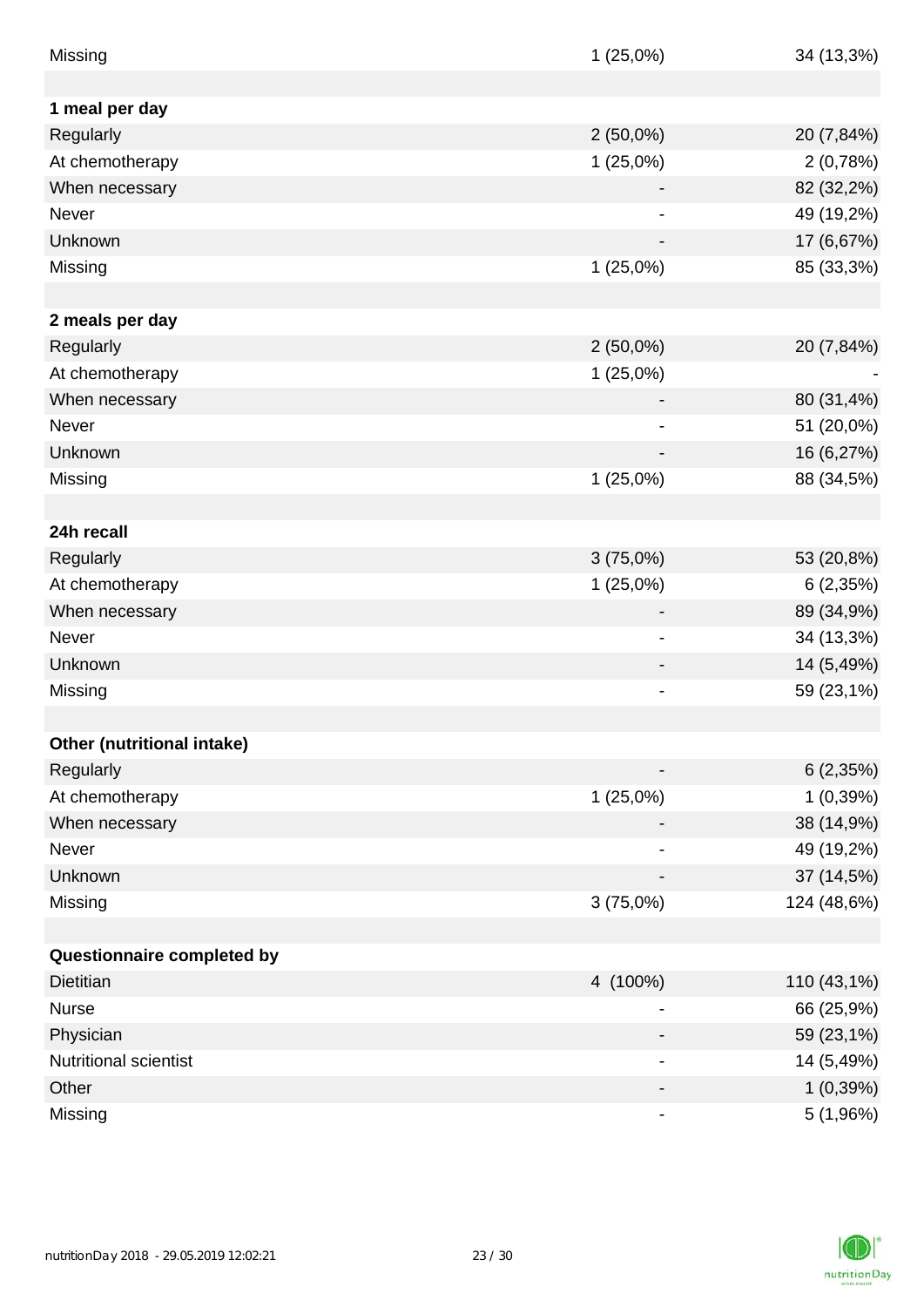|                                             | <b>YOUR RESULTS</b> | <b>REFERENCE RESULTS</b> |
|---------------------------------------------|---------------------|--------------------------|
| Number of patients completing Sheet 2_onco: | 86                  | 2506                     |
|                                             |                     |                          |
| Demographic data:                           |                     |                          |
| Age (years)                                 | 57 [18-86]          | 65 [18-96]               |
| Female gender                               | 48 (55,8%)          | 1093 (43,6%)             |
| Weight (kg)                                 | $60,2 \pm 12,4$     | $66,5 \pm 17,5$          |
| Height (cm)                                 | $159,9 \pm 8,6$     | $166,0 \pm 10,1$         |
| BMI (kg/m2)                                 | $23,6 \pm 4,4$      | $24,0 \pm 5,0$           |
| Outpatient (o)/Ward (w)                     |                     |                          |
| Outpatient(o)                               | 14 (16,3%)          | 142 (5,67%)              |
| Ward (w)                                    | 72 (83,7%)          | 2340 (93,4%)             |
| Missing                                     |                     | 24 (0,96%)               |
|                                             |                     |                          |
| <b>Goal of Therapy</b>                      |                     |                          |
| Curative                                    | 57 (66,3%)          | 1449 (57,8%)             |
| Palliative                                  | 23 (26,7%)          | 849 (33,9%)              |
| Terminal                                    | 1(1,16%)            | 122 (4,87%)              |
| Missing                                     | 5(5,81%)            | 86 (3,43%)               |
| <b>Reason for admission</b>                 |                     |                          |
| Clinical diagnostics                        | 4 (4,65%)           | 295 (11,8%)              |
| Therapy                                     | 78 (90,7%)          | 1236 (49,3%)             |
| Surgery related                             | 4(4,65%)            | 492 (19,6%)              |
| <b>Treatment complications</b>              | 1(1,16%)            | 267 (10,7%)              |
| Poor health status                          | 1(1,16%)            | 334 (13,3%)              |
| Independent care difficult                  |                     | 22 (0,88%)               |
| Missing                                     |                     |                          |
|                                             |                     |                          |
| <b>Present cancer diagnosis</b>             |                     |                          |
| <b>Breast</b>                               | 22 (25,6%)          | 162 (6,46%)              |
| Colon, rectum                               | 10 (11,6%)          | 417 (16,6%)              |
| Prostate                                    | 3(3,49%)            | 65 (2,59%)               |
| Lung                                        | 3(3,49%)            | 237 (9,46%)              |
| <b>Skin</b>                                 | 1(1,16%)            | 19 (0,76%)               |
| Kidney/bladder                              | 1(1,16%)            | 94 (3,75%)               |
| Gastric/oesophageal                         | 10 (11,6%)          | 291 (11,6%)              |
| Pancreas                                    | 1(1,16%)            | 123 (4,91%)              |
| Lymphoma                                    | $5(5,81\%)$         | 246 (9,82%)              |
| Ears nose throat (ENT)                      |                     | 109 (4,35%)              |
| Leukaemia                                   | 7(8,14%)            | 205 (8,18%)              |
| Genital tract                               | 4 (4,65%)           | 107 (4,27%)              |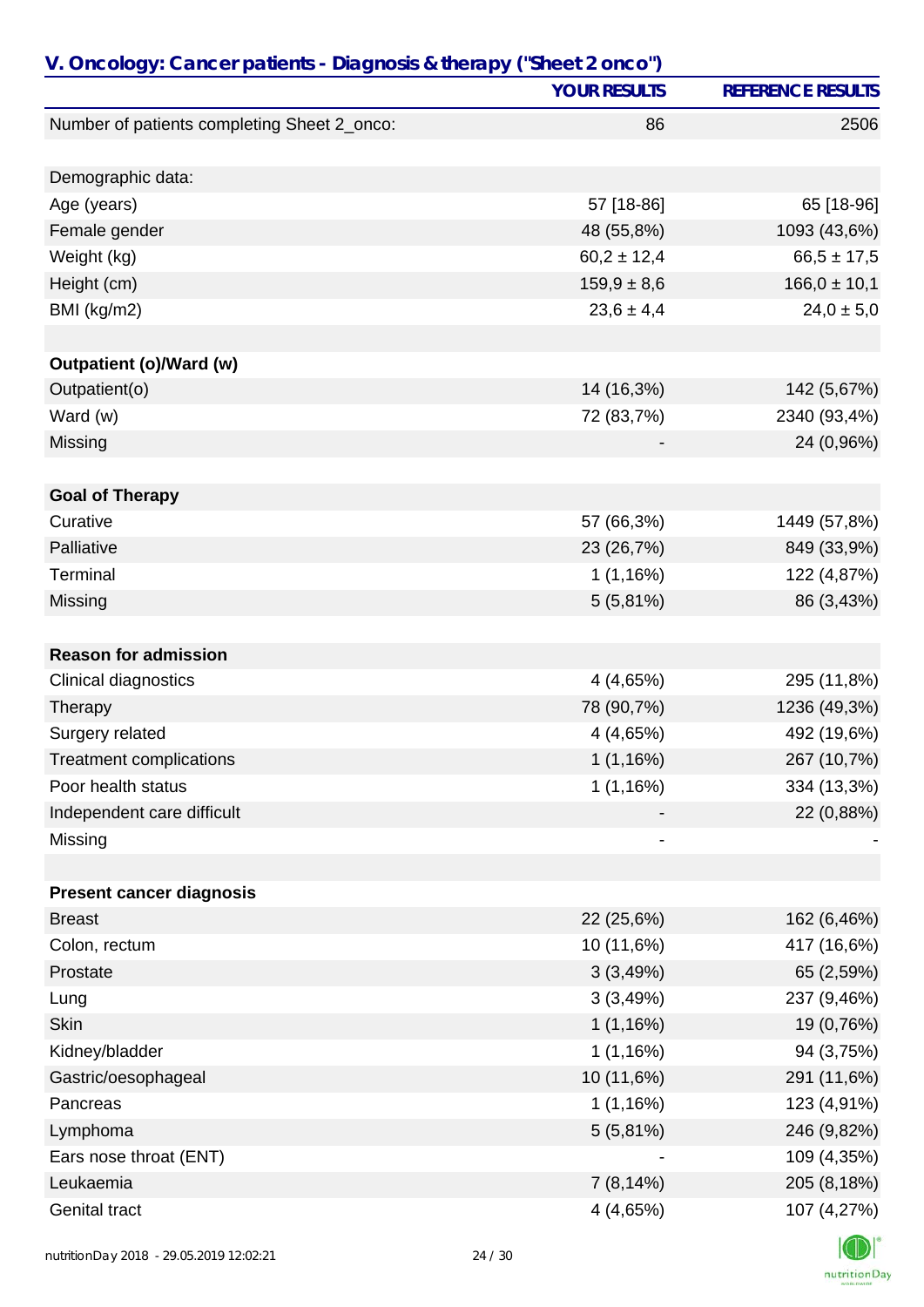| Liver                          |                          | 189 (7,54%) |
|--------------------------------|--------------------------|-------------|
| Sarcoma                        | 1(1,16%)                 | 27 (1,08%)  |
| <b>Brain</b>                   |                          | 37 (1,48%)  |
| <b>Testicular</b>              |                          | 9(0,36%)    |
| Other                          | 21 (24,4%)               | 229 (9,14%) |
| Missing                        |                          | 51 (2,04%)  |
|                                |                          |             |
| <b>Time since diagnosis</b>    |                          |             |
| 0-2 months                     | 7(8,14%)                 | 811 (32,4%) |
| 3-5 months                     | 12 (14,0%)               | 426 (17,0%) |
| 6-12 months                    | 44 (51,2%)               | 398 (15,9%) |
| 1-2 years                      | 20 (23,3%)               | 333 (13,3%) |
| 2-4 years                      | 3(3,49%)                 | 214 (8,54%) |
| > 4 years                      | $\overline{\phantom{a}}$ | 208 (8,30%) |
| Missing                        | $\overline{\phantom{a}}$ | 86 (3,43%)  |
|                                |                          |             |
| <b>Cancer staging</b>          |                          |             |
| 0=Carcinoma in situ            | 13 (15,1%)               | 103 (4,11%) |
| I=Localized                    | 18 (20,9%)               | 503 (20,1%) |
| II=Early locally advanced      | 29 (33,7%)               | 487 (19,4%) |
| III=Late locally advanced      | 8 (9,30%)                | 370 (14,8%) |
| IV=Metastasised                | 12 (14,0%)               | 704 (28,1%) |
| Missing                        | 6(6,98%)                 | 339 (13,5%) |
|                                |                          |             |
| Time since first therapy start |                          |             |
| No therapy                     | 2(2,33%)                 | 238 (9,50%) |
| Tumour staging/diagnosis       | 21 (24,4%)               | 221 (8,82%) |
| 0-2 months                     | 8 (9,30%)                | 747 (29,8%) |
| 3-5 months                     | 15 (17,4%)               | 342 (13,6%) |
| 6-12 months                    | 40 (46,5%)               | 360 (14,4%) |
| 1-2 years                      | 19 (22,1%)               | 265 (10,6%) |
| 2-4 years                      | 1(1,16%)                 | 166 (6,62%) |
| > 4 years                      |                          | 191 (7,62%) |
| Missing                        | $\overline{\phantom{a}}$ | 69 (2,75%)  |
|                                |                          |             |
| <b>Therapy situation</b>       |                          |             |
| Diagnosis                      | 4(4,65%)                 | 248 (9,90%) |
| Chemotherapy 1st line          | 39 (45,3%)               | 541 (21,6%) |
| Chemotherapy > 1st line        | 35 (40,7%)               | 420 (16,8%) |
| Radiotherapy                   | 7(8,14%)                 | 229 (9,14%) |
| Target therapy                 |                          | 77 (3,07%)  |
| Hormone therapy                | 1(1,16%)                 | 22 (0,88%)  |
| Palliative                     | 4 (4,65%)                | 249 (9,94%) |
| Surgery                        | 6(6,98%)                 | 681 (27,2%) |

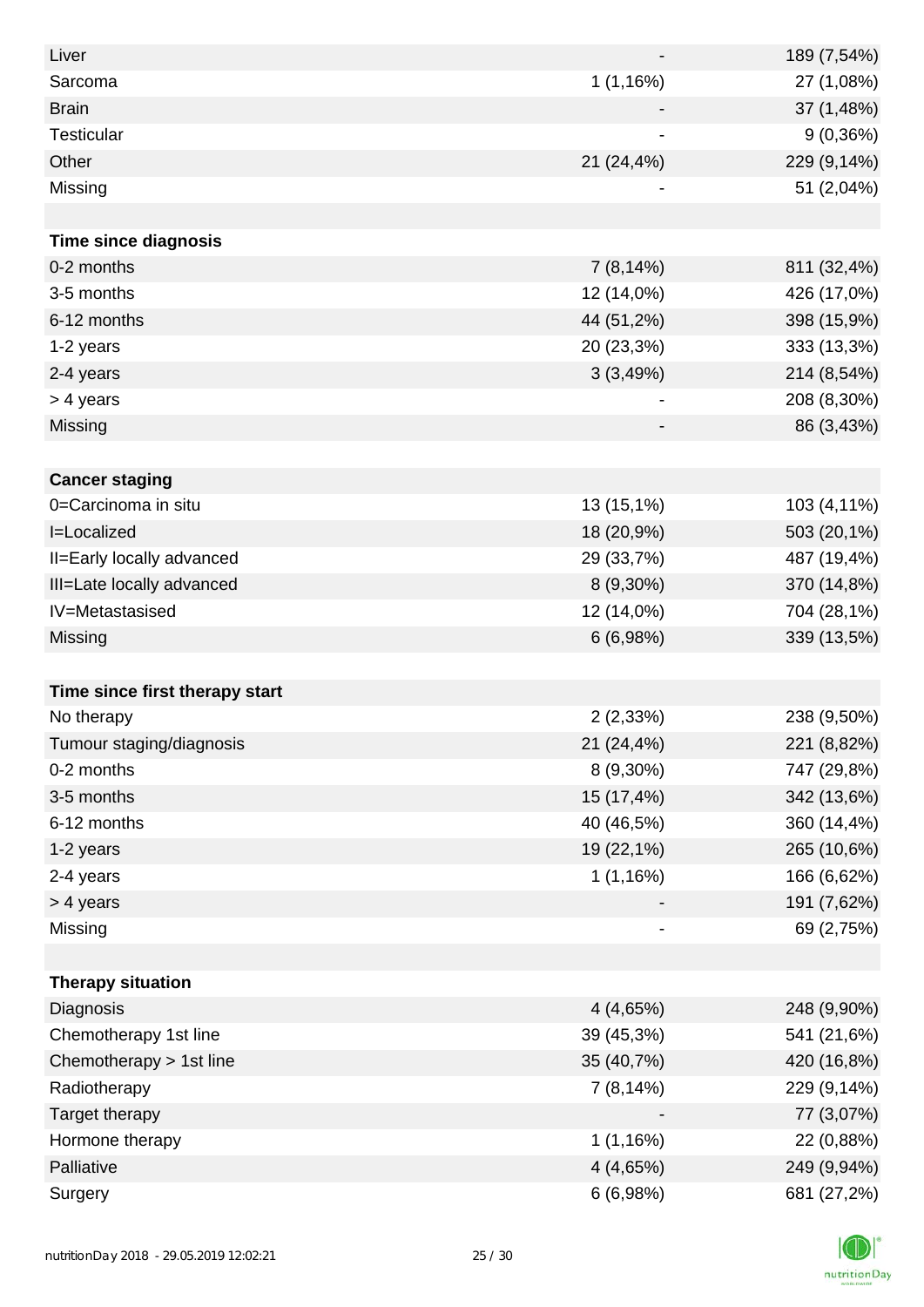| Cancer related complications                                                             | 1(1,16%)   | 187 (7,46%)  |
|------------------------------------------------------------------------------------------|------------|--------------|
| Therapy related complications                                                            | 1(1,16%)   | 101 (4,03%)  |
| Missing                                                                                  | 2(2,33%)   | 71 (2,83%)   |
|                                                                                          |            |              |
| <b>Infections</b>                                                                        |            |              |
| None                                                                                     | 29 (33,7%) | 1857 (74,1%) |
| Local                                                                                    | 33 (38,4%) | 352 (14,0%)  |
| General                                                                                  | 24 (27,9%) | 215 (8,58%)  |
| Missing                                                                                  |            | 82 (3,27%)   |
|                                                                                          |            |              |
| <b>Nutrition Treatment</b>                                                               |            |              |
| No special diet                                                                          | 1(1,16%)   | 1058 (42,2%) |
| Individualized diet plan                                                                 | 79 (91,9%) | 709 (28,3%)  |
| Energy rich/protein rich ONS                                                             | 53 (61,6%) | 443 (17,7%)  |
| Enteral nutrition (via NGT/PEG)                                                          | 3(3,49%)   | 131 (5,23%)  |
| <b>Parenteral nutrition</b>                                                              | 1(1,16%)   | 279 (11,1%)  |
| ONS enriched with special nutrients                                                      | 16 (18,6%) | 72 (2,87%)   |
| Special nutrients (EPA, branched chained amino acids,<br>glutamine, arginine, carnitine) | 2(2,33%)   | 39 (1,56%)   |
| Personal preferences                                                                     | 20 (23,3%) | 208 (8,30%)  |
| Counselling                                                                              | 57 (66,3%) | 237 (9,46%)  |
| Other                                                                                    | 1(1,16%)   | 129 (5,15%)  |
| Missing                                                                                  |            |              |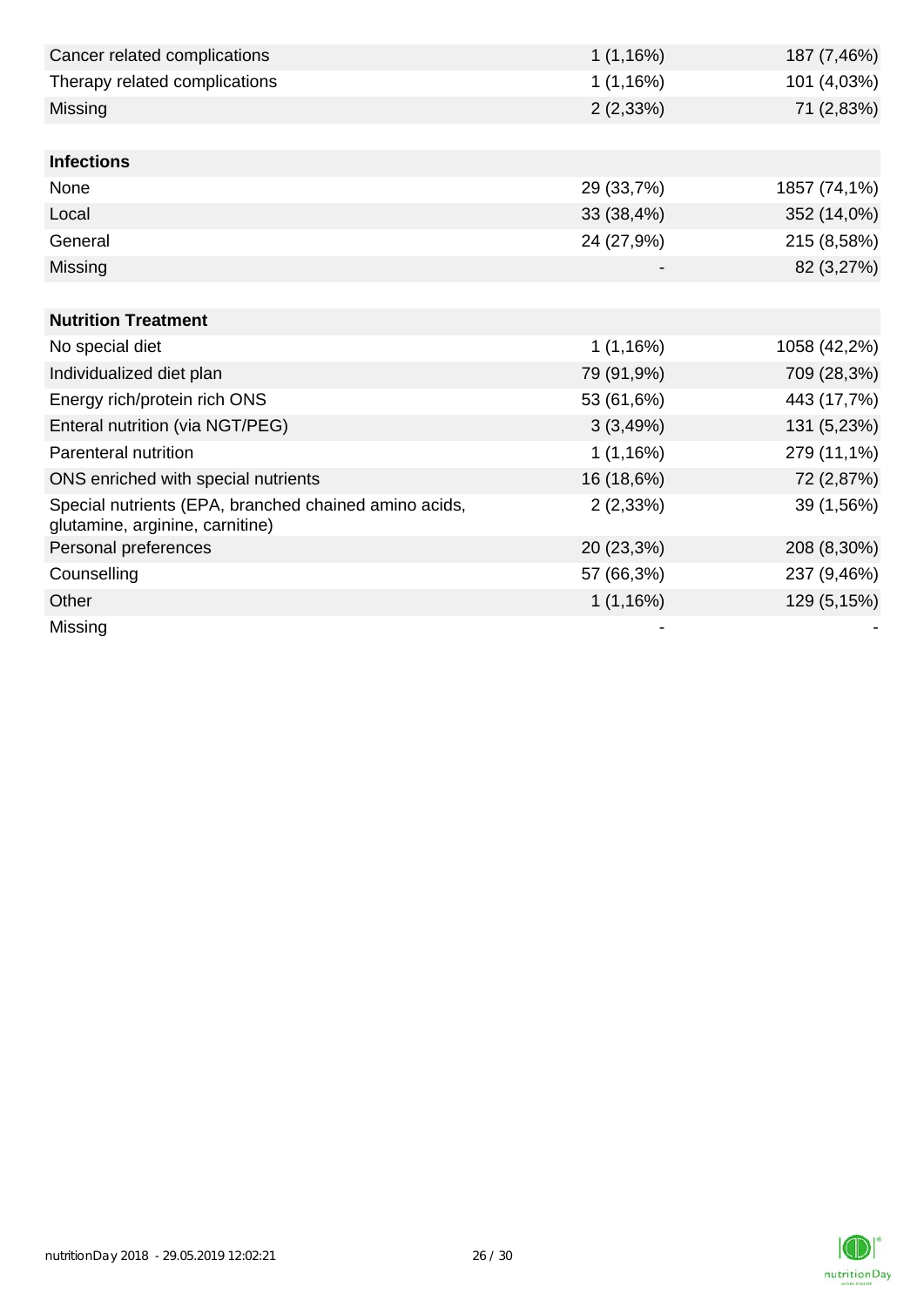| <b>YOUR RESULTS</b><br><b>REFERENCE RESULTS</b><br>Number of patients completing Sheet 3_onco:<br>2484<br>86<br>Body weight prior to becoming ill<br>62 [42-110]<br>70 [22-180]<br>Actual body weight<br>59 [35-102]<br>64 [21-175]<br>Change in weight was<br>Intentional<br>1(1,16%)<br>99 (3,95%)<br>Unintentional<br>73 (84,9%)<br>1609 (64,2%)<br>Weight is stable<br>$9(10,5\%)$<br>389 (15,5%)<br>Missing<br>84 (3,35%)<br>During the last week<br>Patients who have had pain:<br>Not at all<br>3(3,49%)<br>828 (33,0%)<br>A little<br>69 (80,2%)<br>711 (28,4%)<br>Quite a bit<br>11 (12,8%)<br>469 (18,7%)<br>265 (10,6%)<br>Very much<br>3(3,49%)<br>198 (7,90%)<br>Missing<br>Patients who needed a rest:<br>Not at all<br>1(1,16%)<br>560 (22,3%)<br>A little<br>60 (69,8%)<br>694 (27,7%)<br>606 (24,2%)<br>Quite a bit<br>20 (23,3%)<br>Very much<br>5(5,81%)<br>394 (15,7%)<br>Missing<br>212 (8,46%)<br>Patients who felt weak:<br>Not at all<br>1(1,16%)<br>543 (21,7%)<br>A little<br>55 (64,0%)<br>715 (28,5%)<br>Quite a bit<br>25 (29,1%)<br>605 (24,1%)<br>Very much<br>5(5,81%)<br>407 (16,2%)<br>Missing<br>203 (8,10%)<br>Patients who felt depressed:<br>Not at all<br>2(2,33%)<br>900 (35,9%)<br>A little<br>43 (50,0%)<br>776 (31,0%)<br>Quite a bit<br>39 (45,3%)<br>359 (14,3%)<br>Very much<br>2(2,33%)<br>208 (8,30%)<br>Missing<br>207 (8,26%) | V. Oncology: Cancer patients - Appetite, food intake & quality of life ("Sheet 3 onco") |  |  |
|---------------------------------------------------------------------------------------------------------------------------------------------------------------------------------------------------------------------------------------------------------------------------------------------------------------------------------------------------------------------------------------------------------------------------------------------------------------------------------------------------------------------------------------------------------------------------------------------------------------------------------------------------------------------------------------------------------------------------------------------------------------------------------------------------------------------------------------------------------------------------------------------------------------------------------------------------------------------------------------------------------------------------------------------------------------------------------------------------------------------------------------------------------------------------------------------------------------------------------------------------------------------------------------------------------------------------------------------------------------------------------|-----------------------------------------------------------------------------------------|--|--|
|                                                                                                                                                                                                                                                                                                                                                                                                                                                                                                                                                                                                                                                                                                                                                                                                                                                                                                                                                                                                                                                                                                                                                                                                                                                                                                                                                                                 |                                                                                         |  |  |
|                                                                                                                                                                                                                                                                                                                                                                                                                                                                                                                                                                                                                                                                                                                                                                                                                                                                                                                                                                                                                                                                                                                                                                                                                                                                                                                                                                                 |                                                                                         |  |  |
|                                                                                                                                                                                                                                                                                                                                                                                                                                                                                                                                                                                                                                                                                                                                                                                                                                                                                                                                                                                                                                                                                                                                                                                                                                                                                                                                                                                 |                                                                                         |  |  |
|                                                                                                                                                                                                                                                                                                                                                                                                                                                                                                                                                                                                                                                                                                                                                                                                                                                                                                                                                                                                                                                                                                                                                                                                                                                                                                                                                                                 |                                                                                         |  |  |
|                                                                                                                                                                                                                                                                                                                                                                                                                                                                                                                                                                                                                                                                                                                                                                                                                                                                                                                                                                                                                                                                                                                                                                                                                                                                                                                                                                                 |                                                                                         |  |  |
|                                                                                                                                                                                                                                                                                                                                                                                                                                                                                                                                                                                                                                                                                                                                                                                                                                                                                                                                                                                                                                                                                                                                                                                                                                                                                                                                                                                 |                                                                                         |  |  |
|                                                                                                                                                                                                                                                                                                                                                                                                                                                                                                                                                                                                                                                                                                                                                                                                                                                                                                                                                                                                                                                                                                                                                                                                                                                                                                                                                                                 |                                                                                         |  |  |
|                                                                                                                                                                                                                                                                                                                                                                                                                                                                                                                                                                                                                                                                                                                                                                                                                                                                                                                                                                                                                                                                                                                                                                                                                                                                                                                                                                                 |                                                                                         |  |  |
|                                                                                                                                                                                                                                                                                                                                                                                                                                                                                                                                                                                                                                                                                                                                                                                                                                                                                                                                                                                                                                                                                                                                                                                                                                                                                                                                                                                 |                                                                                         |  |  |
|                                                                                                                                                                                                                                                                                                                                                                                                                                                                                                                                                                                                                                                                                                                                                                                                                                                                                                                                                                                                                                                                                                                                                                                                                                                                                                                                                                                 |                                                                                         |  |  |
|                                                                                                                                                                                                                                                                                                                                                                                                                                                                                                                                                                                                                                                                                                                                                                                                                                                                                                                                                                                                                                                                                                                                                                                                                                                                                                                                                                                 |                                                                                         |  |  |
|                                                                                                                                                                                                                                                                                                                                                                                                                                                                                                                                                                                                                                                                                                                                                                                                                                                                                                                                                                                                                                                                                                                                                                                                                                                                                                                                                                                 |                                                                                         |  |  |
|                                                                                                                                                                                                                                                                                                                                                                                                                                                                                                                                                                                                                                                                                                                                                                                                                                                                                                                                                                                                                                                                                                                                                                                                                                                                                                                                                                                 |                                                                                         |  |  |
|                                                                                                                                                                                                                                                                                                                                                                                                                                                                                                                                                                                                                                                                                                                                                                                                                                                                                                                                                                                                                                                                                                                                                                                                                                                                                                                                                                                 |                                                                                         |  |  |
|                                                                                                                                                                                                                                                                                                                                                                                                                                                                                                                                                                                                                                                                                                                                                                                                                                                                                                                                                                                                                                                                                                                                                                                                                                                                                                                                                                                 |                                                                                         |  |  |
|                                                                                                                                                                                                                                                                                                                                                                                                                                                                                                                                                                                                                                                                                                                                                                                                                                                                                                                                                                                                                                                                                                                                                                                                                                                                                                                                                                                 |                                                                                         |  |  |
|                                                                                                                                                                                                                                                                                                                                                                                                                                                                                                                                                                                                                                                                                                                                                                                                                                                                                                                                                                                                                                                                                                                                                                                                                                                                                                                                                                                 |                                                                                         |  |  |
|                                                                                                                                                                                                                                                                                                                                                                                                                                                                                                                                                                                                                                                                                                                                                                                                                                                                                                                                                                                                                                                                                                                                                                                                                                                                                                                                                                                 |                                                                                         |  |  |
|                                                                                                                                                                                                                                                                                                                                                                                                                                                                                                                                                                                                                                                                                                                                                                                                                                                                                                                                                                                                                                                                                                                                                                                                                                                                                                                                                                                 |                                                                                         |  |  |
|                                                                                                                                                                                                                                                                                                                                                                                                                                                                                                                                                                                                                                                                                                                                                                                                                                                                                                                                                                                                                                                                                                                                                                                                                                                                                                                                                                                 |                                                                                         |  |  |
|                                                                                                                                                                                                                                                                                                                                                                                                                                                                                                                                                                                                                                                                                                                                                                                                                                                                                                                                                                                                                                                                                                                                                                                                                                                                                                                                                                                 |                                                                                         |  |  |
|                                                                                                                                                                                                                                                                                                                                                                                                                                                                                                                                                                                                                                                                                                                                                                                                                                                                                                                                                                                                                                                                                                                                                                                                                                                                                                                                                                                 |                                                                                         |  |  |
|                                                                                                                                                                                                                                                                                                                                                                                                                                                                                                                                                                                                                                                                                                                                                                                                                                                                                                                                                                                                                                                                                                                                                                                                                                                                                                                                                                                 |                                                                                         |  |  |
|                                                                                                                                                                                                                                                                                                                                                                                                                                                                                                                                                                                                                                                                                                                                                                                                                                                                                                                                                                                                                                                                                                                                                                                                                                                                                                                                                                                 |                                                                                         |  |  |
|                                                                                                                                                                                                                                                                                                                                                                                                                                                                                                                                                                                                                                                                                                                                                                                                                                                                                                                                                                                                                                                                                                                                                                                                                                                                                                                                                                                 |                                                                                         |  |  |
|                                                                                                                                                                                                                                                                                                                                                                                                                                                                                                                                                                                                                                                                                                                                                                                                                                                                                                                                                                                                                                                                                                                                                                                                                                                                                                                                                                                 |                                                                                         |  |  |
|                                                                                                                                                                                                                                                                                                                                                                                                                                                                                                                                                                                                                                                                                                                                                                                                                                                                                                                                                                                                                                                                                                                                                                                                                                                                                                                                                                                 |                                                                                         |  |  |
|                                                                                                                                                                                                                                                                                                                                                                                                                                                                                                                                                                                                                                                                                                                                                                                                                                                                                                                                                                                                                                                                                                                                                                                                                                                                                                                                                                                 |                                                                                         |  |  |
|                                                                                                                                                                                                                                                                                                                                                                                                                                                                                                                                                                                                                                                                                                                                                                                                                                                                                                                                                                                                                                                                                                                                                                                                                                                                                                                                                                                 |                                                                                         |  |  |
|                                                                                                                                                                                                                                                                                                                                                                                                                                                                                                                                                                                                                                                                                                                                                                                                                                                                                                                                                                                                                                                                                                                                                                                                                                                                                                                                                                                 |                                                                                         |  |  |
|                                                                                                                                                                                                                                                                                                                                                                                                                                                                                                                                                                                                                                                                                                                                                                                                                                                                                                                                                                                                                                                                                                                                                                                                                                                                                                                                                                                 |                                                                                         |  |  |
|                                                                                                                                                                                                                                                                                                                                                                                                                                                                                                                                                                                                                                                                                                                                                                                                                                                                                                                                                                                                                                                                                                                                                                                                                                                                                                                                                                                 |                                                                                         |  |  |
|                                                                                                                                                                                                                                                                                                                                                                                                                                                                                                                                                                                                                                                                                                                                                                                                                                                                                                                                                                                                                                                                                                                                                                                                                                                                                                                                                                                 |                                                                                         |  |  |
|                                                                                                                                                                                                                                                                                                                                                                                                                                                                                                                                                                                                                                                                                                                                                                                                                                                                                                                                                                                                                                                                                                                                                                                                                                                                                                                                                                                 |                                                                                         |  |  |
|                                                                                                                                                                                                                                                                                                                                                                                                                                                                                                                                                                                                                                                                                                                                                                                                                                                                                                                                                                                                                                                                                                                                                                                                                                                                                                                                                                                 |                                                                                         |  |  |
|                                                                                                                                                                                                                                                                                                                                                                                                                                                                                                                                                                                                                                                                                                                                                                                                                                                                                                                                                                                                                                                                                                                                                                                                                                                                                                                                                                                 |                                                                                         |  |  |
|                                                                                                                                                                                                                                                                                                                                                                                                                                                                                                                                                                                                                                                                                                                                                                                                                                                                                                                                                                                                                                                                                                                                                                                                                                                                                                                                                                                 |                                                                                         |  |  |

### **Patients who were tired:**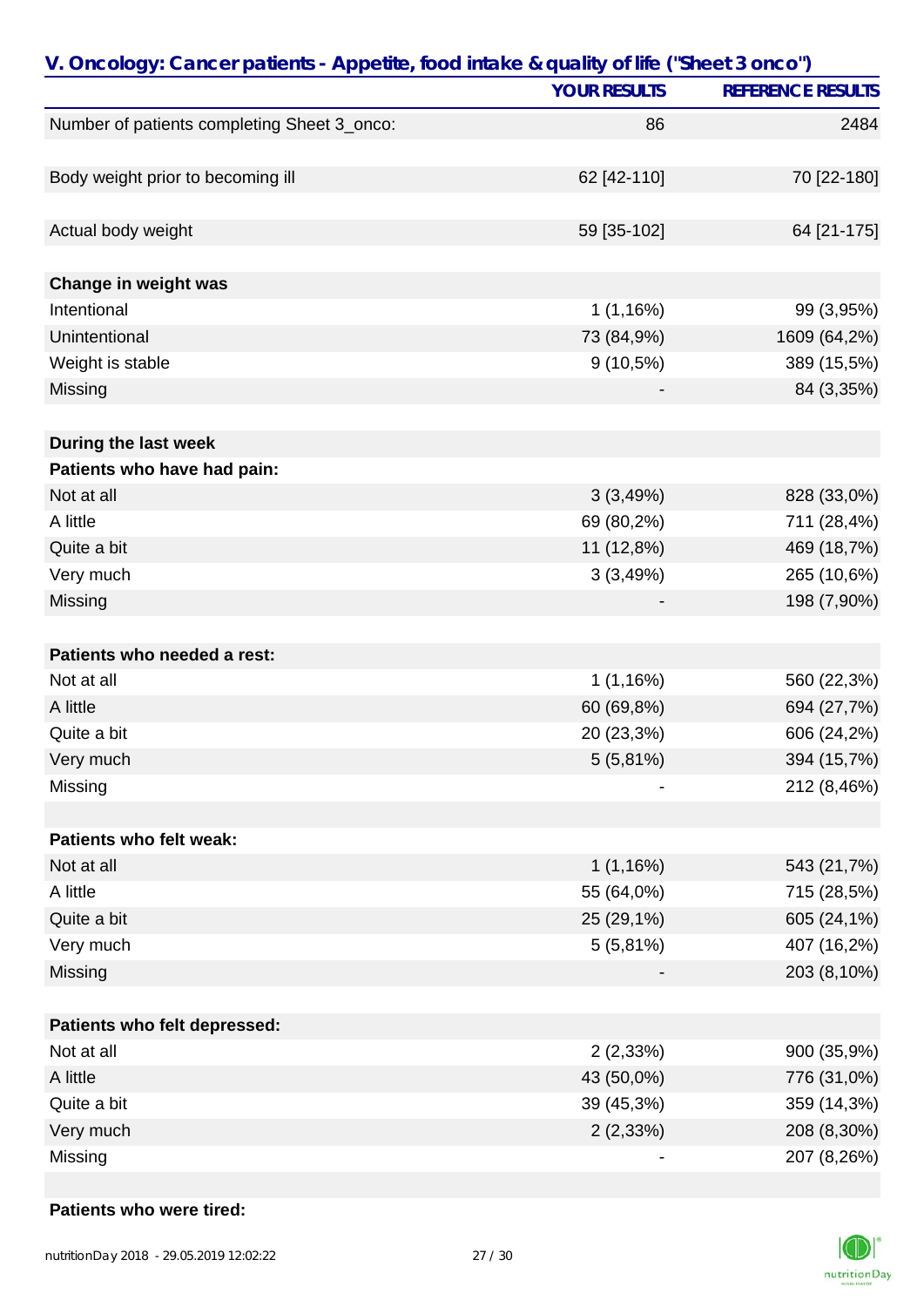| Not at all                                                  | 1(1,16%)   | 558 (22,3%)  |
|-------------------------------------------------------------|------------|--------------|
| A little                                                    | 41 (47,7%) | 769 (30,7%)  |
| Quite a bit                                                 | 38 (44,2%) | 563 (22,5%)  |
| Very much                                                   | 3(3,49%)   | 376 (15,0%)  |
| Missing                                                     | 3(3,49%)   | 204 (8,14%)  |
|                                                             |            |              |
| Patients whose pain interfered with their daily activities: |            |              |
| Not at all                                                  | 1(1,16%)   | 953 (38,0%)  |
| A little                                                    | 47 (54,7%) | 567 (22,6%)  |
| Quite a bit                                                 | 35 (40,7%) | 418 (16,7%)  |
| Very much                                                   | 3(3,49%)   | 300 (12,0%)  |
| Missing                                                     |            | 221 (8,82%)  |
|                                                             |            |              |
| Patients who lacked appetite:                               |            |              |
| Not at all                                                  | 1(1,16%)   | 881 (35,2%)  |
| A little                                                    | 49 (57,0%) | 617 (24,6%)  |
| Quite a bit                                                 | 32 (37,2%) | 431 (17,2%)  |
| Very much                                                   | 3(3,49%)   | 322 (12,8%)  |
| Missing                                                     | 1(1,16%)   | 218 (8,70%)  |
|                                                             |            |              |
| <b>Just now</b>                                             |            |              |
| Patients who have pain:                                     |            |              |
| Not at all                                                  | 2(2,33%)   | 993 (39,6%)  |
| A little                                                    | 53 (61,6%) | 814 (32,5%)  |
| Quite a bit                                                 | 26 (30,2%) | 359 (14,3%)  |
| Very much                                                   | 5(5,81%)   | 106 (4,23%)  |
| Missing                                                     |            | 205 (8,18%)  |
|                                                             |            |              |
| Patients who need a rest:                                   |            |              |
| Not at all                                                  |            | 513 (20,5%)  |
| A little                                                    | 53 (61,6%) | 832 (33,2%)  |
| Quite a bit                                                 | 26 (30,2%) | 605 (24,1%)  |
| Very much                                                   | 7(8,14%)   | 307 (12,3%)  |
| Missing                                                     |            | 210 (8,38%)  |
|                                                             |            |              |
| Patients who feel weak:                                     |            |              |
| Not at all                                                  | 1(1,16%)   | 562 (22,4%)  |
| A little                                                    | 41 (47,7%) | 807 (32,2%)  |
| Quite a bit                                                 | 37 (43,0%) | 594 (23,7%)  |
| Very much                                                   | 7(8,14%)   | 296 (11,8%)  |
| Missing                                                     |            | 210 (8,38%)  |
|                                                             |            |              |
| Patients who are depressed:                                 |            |              |
| Not at all                                                  | 2(2,33%)   | 1027 (41,0%) |

nutritionDay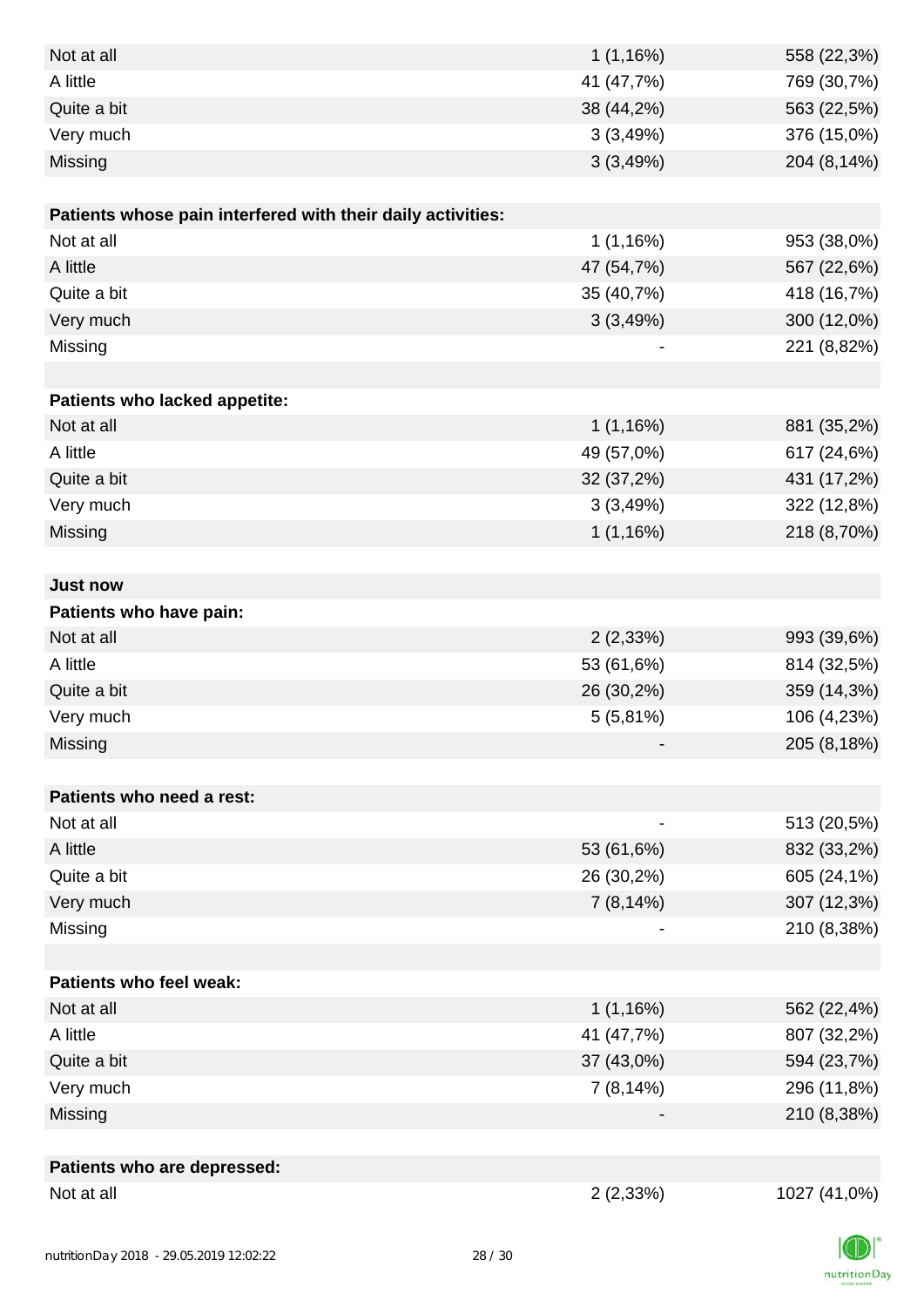| A little                                                    | 39 (45,3%)  | 763 (30,4%) |
|-------------------------------------------------------------|-------------|-------------|
| Quite a bit                                                 | 42 (48,8%)  | 321 (12,8%) |
| Very much                                                   | 2(2,33%)    | 140 (5,59%) |
| Missing                                                     | 1(1,16%)    | 209 (8,34%) |
|                                                             |             |             |
| <b>Patients who are tired:</b>                              |             |             |
| Not at all                                                  |             | 606 (24,2%) |
| A little                                                    | 45 (52,3%)  | 871 (34,8%) |
| Quite a bit                                                 | 37 (43,0%)  | 496 (19,8%) |
| Very much                                                   | 4 (4,65%)   | 280 (11,2%) |
| Missing                                                     |             | 215 (8,58%) |
|                                                             |             |             |
| Patients whose pain interferes with their daily activities: |             |             |
| Not at all                                                  |             | 961 (38,3%) |
| A little                                                    | 41 (47,7%)  | 631 (25,2%) |
| Quite a bit                                                 | 40 (46,5%)  | 418 (16,7%) |
| Very much                                                   | 3(3,49%)    | 233 (9,30%) |
| Missing                                                     | 2(2,33%)    | 221 (8,82%) |
|                                                             |             |             |
| <b>Patients who lack appetite:</b>                          |             |             |
| Not at all                                                  |             | 907 (36,2%) |
| A little                                                    | 46 (53,5%)  | 637 (25,4%) |
| Quite a bit                                                 | 36 (41,9%)  | 430 (17,2%) |
| Very much                                                   | 4(4,65%)    | 278 (11,1%) |
| Missing                                                     |             | 217 (8,66%) |
|                                                             |             |             |
| Reasons for change in appetite/food intake                  |             |             |
| Nausea/Vomiting                                             | 53 (61,6%)  | 434 (17,3%) |
| Inflammation in mouth                                       | 3(3,49%)    | 145 (5,79%) |
| Pain                                                        | 14 (16,3%)  | 332 (13,2%) |
| Constipation                                                | 4(4,65%)    | 197 (7,86%) |
| Diarrhea                                                    | $5(5,81\%)$ | 129 (5,15%) |
| Change in taste/smell                                       | 42 (48,8%)  | 326 (13,0%) |
| Early satiation/Loss of appetite                            | 13 (15,1%)  | 604 (24,1%) |
| Other                                                       | 5(5,81%)    | 427 (17,0%) |
| Missing                                                     |             | 93 (3,71%)  |
|                                                             |             |             |
| Maximum activity performed by patients                      |             |             |
| Able to do sports                                           |             | 96 (3,83%)  |
| Fully active                                                |             | 356 (14,2%) |
| Able to carry out light activities                          | 36 (41,9%)  | 508 (20,3%) |
| Able to carry out self care                                 | 33 (38,4%)  | 623 (24,9%) |
| Able to carry out limited self care                         | 10 (11,6%)  | 371 (14,8%) |
| Confined to bed or chair                                    | 6(6,98%)    | 333 (13,3%) |